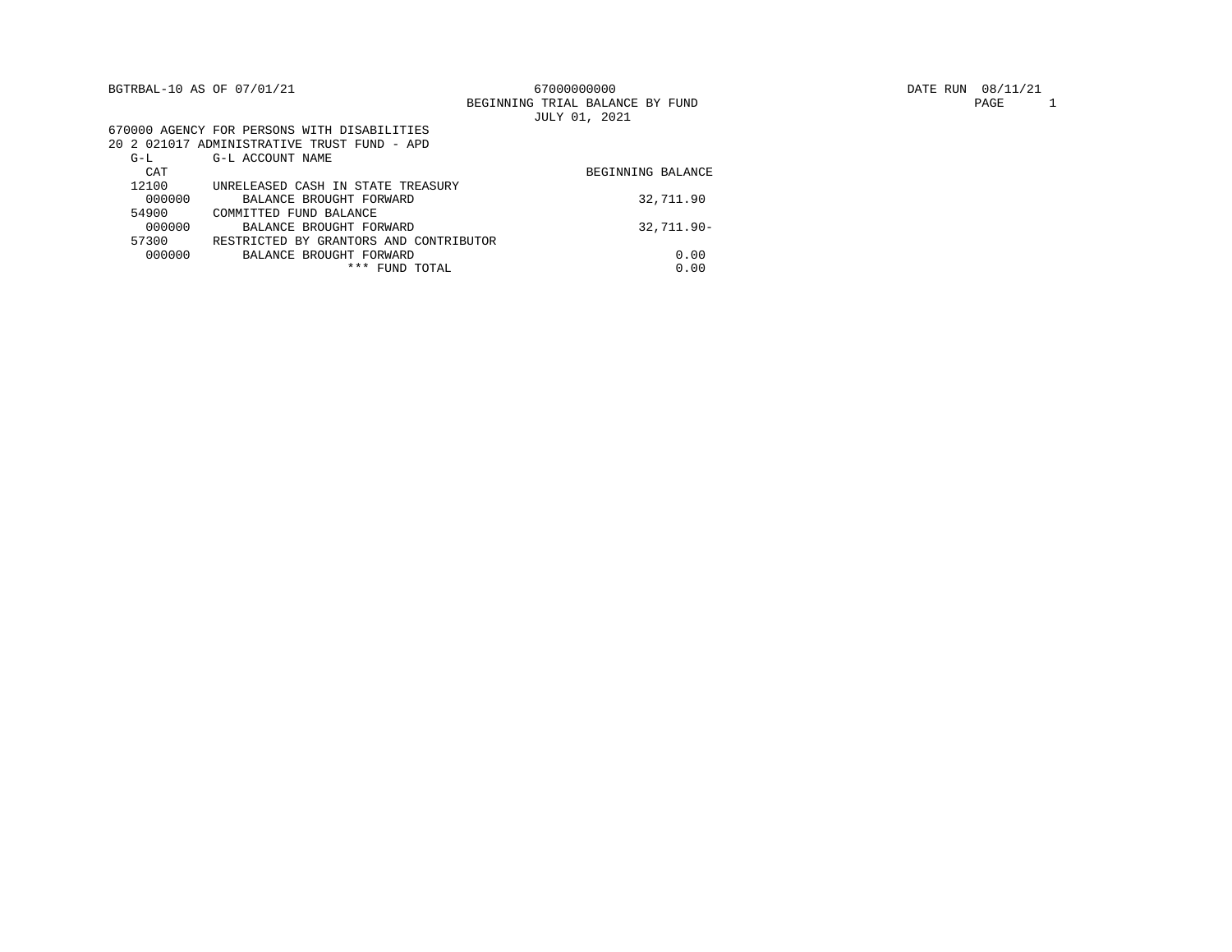|        | BGTRBAL-10 AS OF 07/01/21                       | 67000000000                     | DATE RUN 08/11/21 |
|--------|-------------------------------------------------|---------------------------------|-------------------|
|        |                                                 | BEGINNING TRIAL BALANCE BY FUND | PAGE              |
|        |                                                 | JULY 01, 2021                   |                   |
|        | 670000 AGENCY FOR PERSONS WITH DISABILITIES     |                                 |                   |
|        | 20 2 122026 TOBACCO SETTLEMENT TRUST FUND - APD |                                 |                   |
| $G-L$  | G-L ACCOUNT NAME                                |                                 |                   |
| CAT    |                                                 | BEGINNING BALANCE               |                   |
| 12100  | UNRELEASED CASH IN STATE TREASURY               |                                 |                   |
| 000000 | BALANCE BROUGHT FORWARD                         | 0.00                            |                   |
| 54900  | COMMITTED FUND BALANCE                          |                                 |                   |
| 000000 | BALANCE BROUGHT FORWARD                         | 0.00                            |                   |
|        | *** FUND TOTAL                                  | 0.00                            |                   |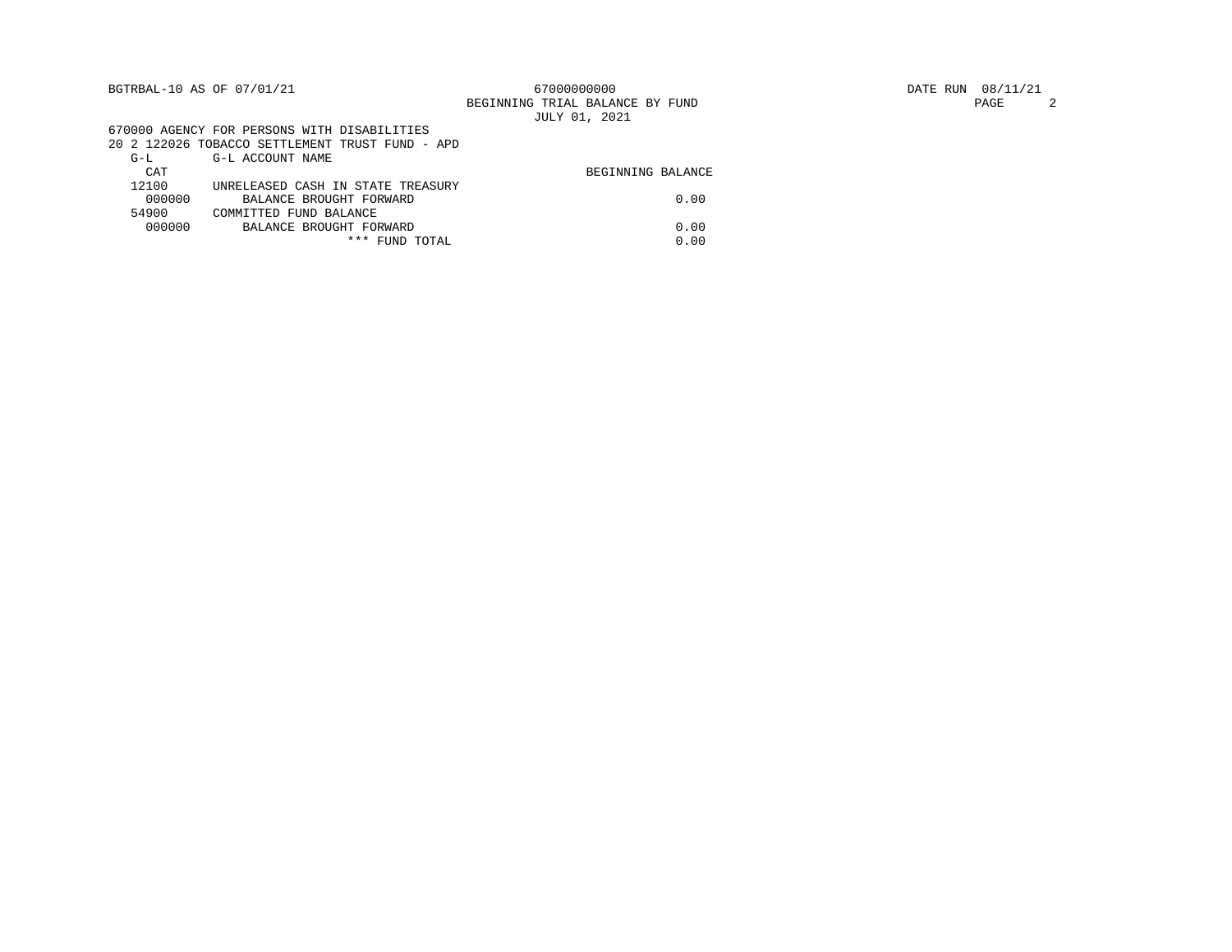|        | BGTRBAL-10 AS OF 07/01/21                   | 67000000000                     |
|--------|---------------------------------------------|---------------------------------|
|        |                                             | BEGINNING TRIAL BALANCE BY FUND |
|        |                                             | JULY 01, 2021                   |
|        | 670000 AGENCY FOR PERSONS WITH DISABILITIES |                                 |
|        | 20 2 261025 FEDERAL GRANTS TRUST FUND - APD |                                 |
| $G-L$  | G-L ACCOUNT NAME                            |                                 |
| CAT    |                                             | BEGINNING BALANCE               |
| 12100  | UNRELEASED CASH IN STATE TREASURY           |                                 |
| 000000 | BALANCE BROUGHT FORWARD                     | 39,804.40                       |
| 31100  | ACCOUNTS PAYABLE                            |                                 |
| 040000 | CF<br>EXPENSES                              | $296.99-$                       |
| 54900  | COMMITTED FUND BALANCE                      |                                 |
| 000000 | BALANCE BROUGHT FORWARD                     | $39,507.41 -$                   |
| 57300  | RESTRICTED BY GRANTORS AND CONTRIBUTOR      |                                 |
| 000000 | BALANCE BROUGHT FORWARD                     | 0.00                            |
|        | *** FUND TOTAL                              | 0.00                            |
|        |                                             |                                 |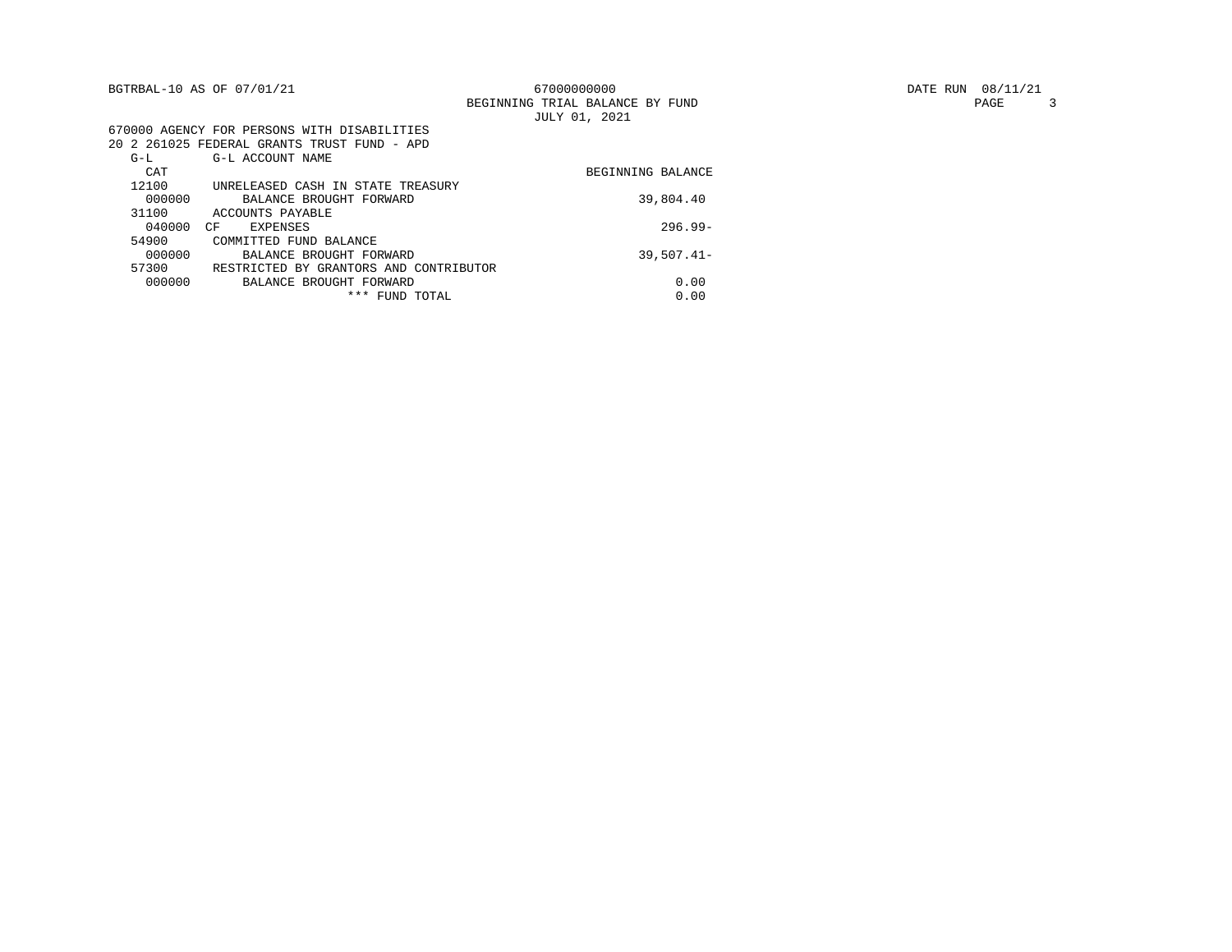| BGTRBAL-10 AS OF 07/01/21 |  |  |  |
|---------------------------|--|--|--|
|                           |  |  |  |

040000 CF EXPENSES

670000 AGENCY FOR PERSONS WITH DISABILITIES

| BGTRBAL-10 AS OF 07/01/21 | 67000000000                     | 08/11/21<br>DATE RUN |
|---------------------------|---------------------------------|----------------------|
|                           | BEGINNING TRIAL BALANCE BY FUND | PAGE                 |
|                           | JULY 01<br>, 2021               |                      |

|        | 20 2 516013 OPERATIONS & MAINTENANCE TF - APD |                   |
|--------|-----------------------------------------------|-------------------|
| $G-L$  | G-L ACCOUNT NAME                              |                   |
| CAT    |                                               | BEGINNING BALANCE |
| 12100  | UNRELEASED CASH IN STATE TREASURY             |                   |
| 000000 | BALANCE BROUGHT FORWARD                       | 27,508,489.07     |
| 12400  | CASH IN STATE TREASURY UNVERIFIED             |                   |
| 000000 | BALANCE BROUGHT FORWARD                       | 0.00              |
| 14100  | POOLED INVESTMENTS WITH STATE TREASURY        |                   |
| 000000 | BALANCE BROUGHT FORWARD                       | 0.00              |
| 15100  | ACCOUNTS RECEIVABLE                           |                   |
| 000109 | REIMBURSEMENT FOR CLIENT CUSTODIAL CARE       | 116,700.56        |
| 001510 | TRANSFER OF FEDERAL FUNDS                     | 11,080.00         |
|        | ** GL 15100 TOTAL                             | 127,780.56        |
| 16200  | DUE FROM STATE FUNDS, WITHIN DEPART.          |                   |
| 040000 | <b>EXPENSES</b>                               | 0.00              |
| 088040 | 19 MAJOR DISASTERS EMERGENCY REPAIRS          | 4,146.00          |
| 088040 | CF 19 MAJOR DISASTERS EMERGENCY REPAIRS       | 0.00              |
|        | ** GL 16200 TOTAL                             | 4,146.00          |
|        | 16300 DUE FROM OTHER DEPARTMENTS              |                   |
| 001510 | TRANSFER OF FEDERAL FUNDS                     | 8,709,509.71      |
| 040000 | EXPENSES                                      | 103,052.34-       |
|        | ** GL 16300 TOTAL                             | 8,606,457.37      |
|        | 16400 DUE FROM FEDERAL GOVERNMENT             |                   |
| 000700 | U S GRANTS                                    | 0.00              |
| 001510 | TRANSFER OF FEDERAL FUNDS                     | 0.00              |
|        | ** GL 16400 TOTAL                             | 0.00              |
|        | 17100 SUPPLY INVENTORY                        |                   |
| 000000 | BALANCE BROUGHT FORWARD                       | 0.00              |
| 040000 | EXPENSES                                      | 34,699.20         |
|        | ** GL 17100 TOTAL                             | 34,699.20         |
| 17700  | OVERHEAD APPLIED                              |                   |
| 040000 | <b>EXPENSES</b>                               | 0.00              |
| 31100  | ACCOUNTS PAYABLE                              |                   |

010000 SALARIES AND BENEFITS 0.00<br>010000 CF SALARIES AND BENEFITS 23.917.51-010000 CF SALARIES AND BENEFITS  $0.30000$  23,917.51-030000 OTHER PERSONAL SERVICES  $0.00$ 030000 OTHER PERSONAL SERVICES 0.00<br>030000 OF OTHER PERSONAL SERVICES 0.000 092,466.94-030000 CF OTHER PERSONAL SERVICES 92,466.94 040000 EXPENSES 0.00<br>040000 CF EXPENSES 421,880.60-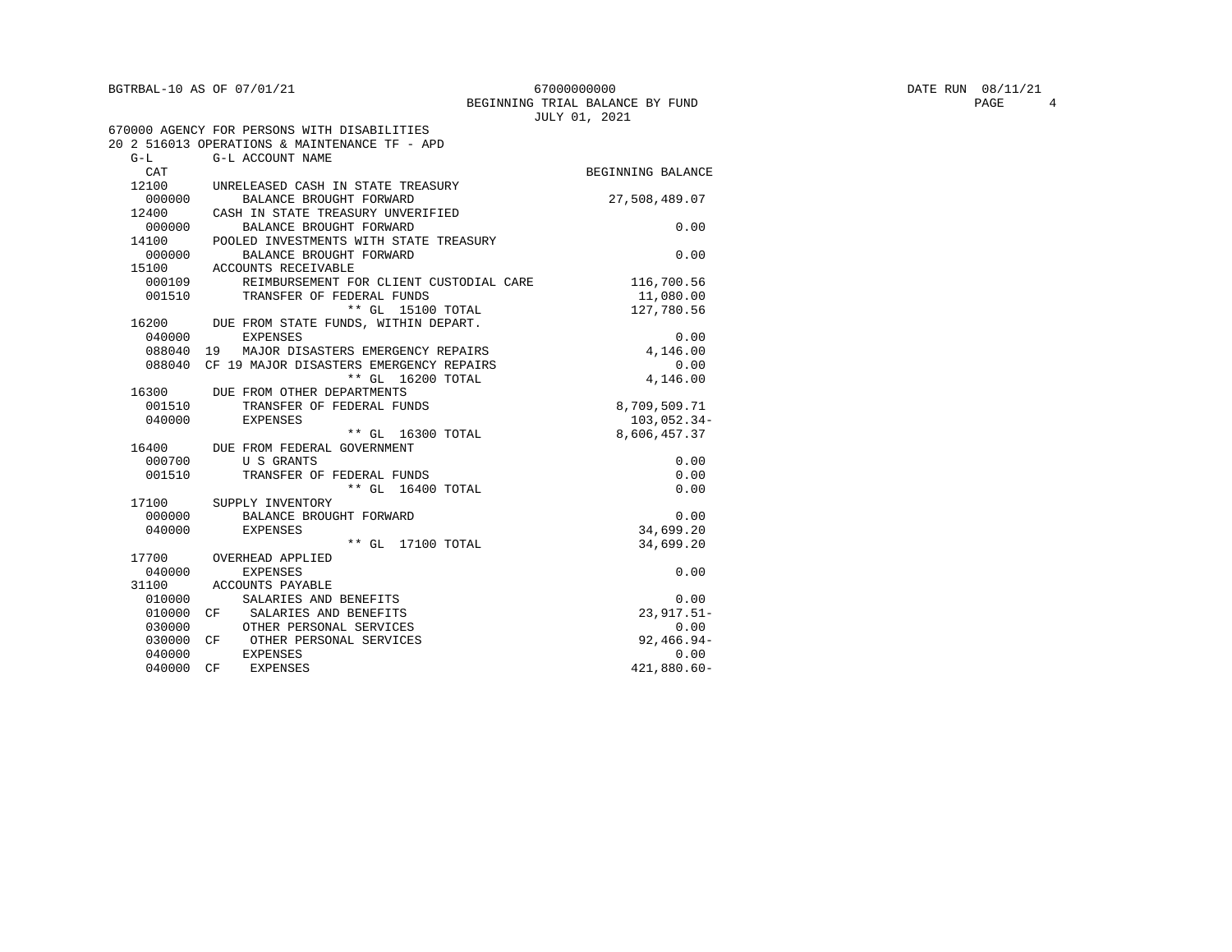| BGTRBAL-10 AS OF 07/01/21 | 67000000000                     | DATE RUN | 08/11/21 |  |
|---------------------------|---------------------------------|----------|----------|--|
|                           | BEGINNING TRIAL BALANCE BY FUND |          | PAGE     |  |
|                           | .2021<br>JULY 01                |          |          |  |

|           |     | 670000 AGENCY FOR PERSONS WITH DISABILITIES   |                   |
|-----------|-----|-----------------------------------------------|-------------------|
|           |     | 20 2 516013 OPERATIONS & MAINTENANCE TF - APD |                   |
| $G-I$     |     | G-L ACCOUNT NAME                              |                   |
| CAT       |     |                                               | BEGINNING BALANCE |
| 100777    |     | CONTRACTED SERVICES                           | 0.00              |
| 100777    | СF  | CONTRACTED SERVICES                           | $220,022.61-$     |
| 100778    |     | G/A-CONTRACTED SERVICES                       | 0.00              |
| 100778    | CF  | G/A-CONTRACTED SERVICES                       | $233,556.50 -$    |
| 100779    |     | G/A-CONTRACT PROF SERVICES                    | 0.00              |
| 100779    | CF  | G/A-CONTRACT PROF SERVICES                    | 196,645.45-       |
| 101556    |     | APD - ICONNECT                                | 0.00              |
| 101556    | CF  | APD - ICONNECT                                | 133,650.74-       |
| 102682    |     | PRESCRIBE MED/DRUG NON-MED                    | 0.00              |
| 102682    | CF  | PRESCRIBE MED/DRUG NON-MED                    | 18,913.56-        |
| 106090    |     | HOME & COMM SERV ADMIN                        | 0.00              |
| 106090    | CF. | HOME & COMM SERV ADMIN                        | $222,905.12 -$    |
|           |     | ** GL 31100 TOTAL                             | $1,563,959.03-$   |
| 32100     |     | ACCRUED SALARIES AND WAGES                    |                   |
| 010000    |     | SALARIES AND BENEFITS                         | 0.00              |
| 010000    | CF  | SALARIES AND BENEFITS                         | $900,043.37 -$    |
| 030000    |     | OTHER PERSONAL SERVICES                       | 0.00              |
| 030000    | CF. | OTHER PERSONAL SERVICES                       | 84,062.96-        |
| 106090    |     | HOME & COMM SERV ADMIN                        | 0.00              |
| 106090    |     | CF HOME & COMM SERV ADMIN                     | $72,635.15-$      |
|           |     | ** GL 32100 TOTAL                             | 1,056,741.48-     |
|           |     | 35200 DUE TO STATE FUNDS, WITHIN DEPARTMENT   |                   |
| 040000 CF |     | <b>EXPENSES</b>                               | 0.00              |
| 35300     |     | DUE TO OTHER DEPARTMENTS                      |                   |
| 000000    |     | BALANCE BROUGHT FORWARD                       | 0.00              |
| 010000    |     | SALARIES AND BENEFITS                         | 0.00              |
| 010000    | CF. | SALARIES AND BENEFITS                         | 1,184.48-         |
| 040000    |     | EXPENSES                                      | 0.00              |
| 040000 CF |     | EXPENSES                                      | $36,007.00 -$     |
| 100777    |     | CONTRACTED SERVICES                           | 0.00              |
| 106090    |     | HOME & COMM SERV ADMIN                        | 0.00              |
| 210021    |     | SOUTHWOOD SRC                                 | 0.00              |
|           |     | $***$ GL<br>35300 TOTAL                       | 37, 191.48-       |
| 35500     |     | DUE TO OTHER GOVERNMENTAL UNITS               |                   |
| 100777    |     | CONTRACTED SERVICES                           | 0.00              |
| 100777    | CF  | CONTRACTED SERVICES                           | $378.55 -$        |
|           |     | ** GL 35500 TOTAL                             | $378.55 -$        |
| 35600     |     | DUE TO GENERAL REVENUE                        |                   |
| 180200    |     | TR/GENERAL REVENUE-SWCAP                      | $98,692.00 -$     |
| 310322    |     | SERVICE CHARGE TO GEN REV                     | $64.08 -$         |
|           |     | $**$ GL<br>35600 TOTAL                        | $98,756.08 -$     |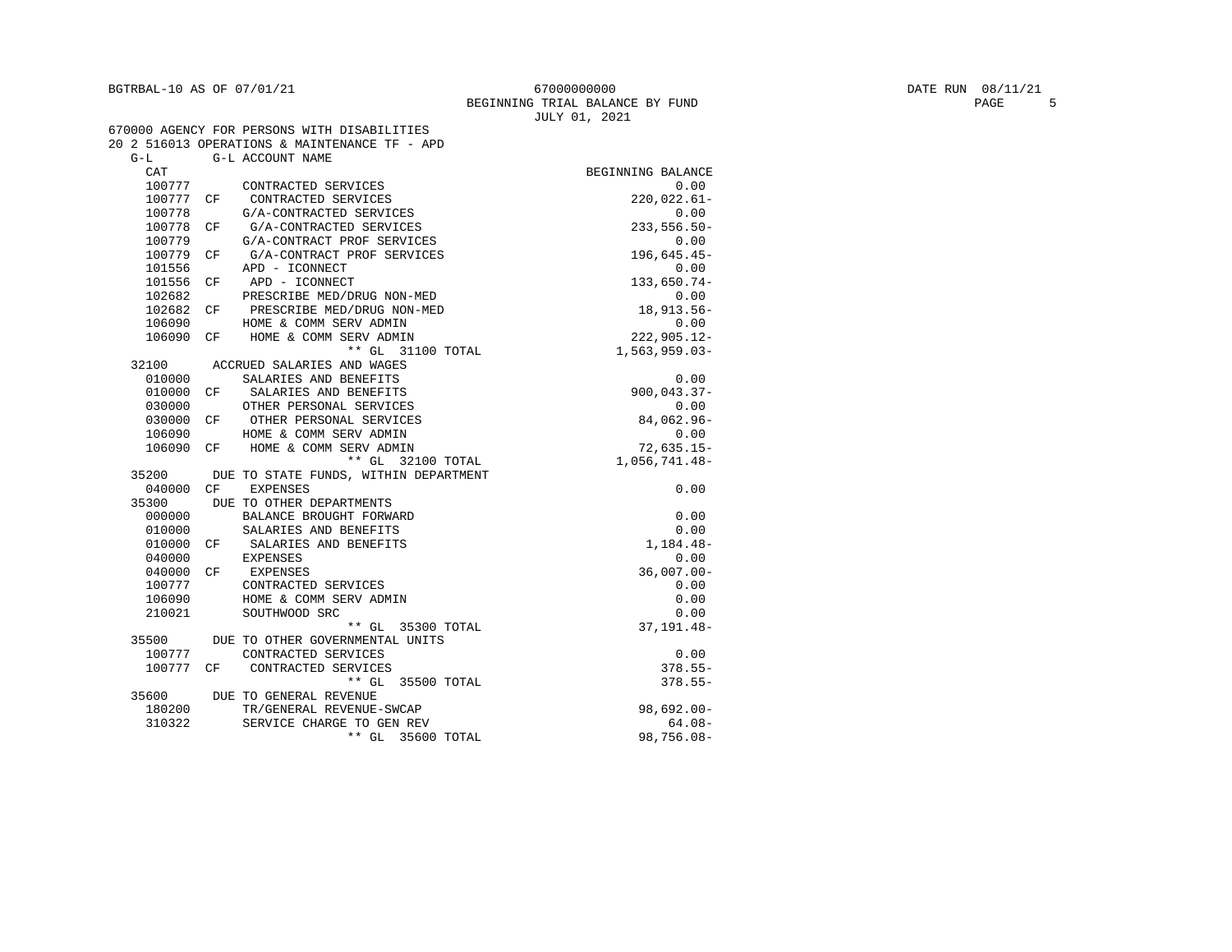| BGTRBAL-10 AS OF 07/01/21 | 67000000000                     | DATE RUN 08/11/21 |      |
|---------------------------|---------------------------------|-------------------|------|
|                           | BEGINNING TRIAL BALANCE BY FUND |                   | PAGE |
|                           | JULY 01, 2021                   |                   |      |

|            | 670000 AGENCY FOR PERSONS WITH DISABILITIES   |                   |
|------------|-----------------------------------------------|-------------------|
|            | 20 2 516013 OPERATIONS & MAINTENANCE TF - APD |                   |
| $G-T$      | G-L ACCOUNT NAME                              |                   |
| <b>CAT</b> |                                               | BEGINNING BALANCE |
| 38600      | CURRENT COMPENSATED ABSENCES LIABILITY        |                   |
| 010000     | SALARIES AND BENEFITS                         | 29,889.49-        |
| 54900      | COMMITTED FUND BALANCE                        |                   |
| 000000     | BALANCE BROUGHT FORWARD                       | $23.764.390.01 -$ |
| 55100      | FUND BALANCE RESERVED FOR ENCUMBRANCES        |                   |
| 000000     | BALANCE BROUGHT FORWARD                       | 0.00              |
| 55200      | FUND BALANCE RESERVED FOR INVENTORIES         |                   |
| 000000     | BALANCE BROUGHT FORWARD                       | 0.00              |
| 56100      | NONSPENDABLE - INVENTORIES AND PREPAID        |                   |
| 000000     | BALANCE BROUGHT FORWARD                       | $34,699.20 -$     |
| 57200      | RESTRICTED BY FEDERAL GOVERNMENT              |                   |
| 000000     | BALANCE BROUGHT FORWARD                       | $9,695,566.88 -$  |
| 57300      | RESTRICTED BY GRANTORS AND CONTRIBUTOR        |                   |
| 000000     | BALANCE BROUGHT FORWARD                       | 0.00              |
| 94100      | ENCUMBRANCES                                  |                   |
| 080754 18  | APD/FCO NEEDS/CEN MGD FACS                    | 1,596.45          |
| 080754     | APD/FCO NEEDS/CEN MGD FACS<br>20              | 39,705.00         |
| 080754     | 21<br>APD/FCO NEEDS/CEN MGD FACS              | 379,092.63        |
| 100021     | CF<br>ACOUISITION/MOTOR VEHICLES              | 28,478.92         |
| 106090     | HOME & COMM SERV ADMIN<br>CF                  | 1,334.76          |
|            | ** GL 94100 TOTAL                             | 450, 207. 76      |
| 98100      | BUDGETARY FND BAL RESERVED/ENCUMBRANCE        |                   |
| 080754     | APD/FCO NEEDS/CEN MGD FACS<br>18              | $1,596.45-$       |
| 080754     | 20<br>APD/FCO NEEDS/CEN MGD FACS              | $39,705.00 -$     |
| 080754     | 21<br>APD/FCO NEEDS/CEN MGD FACS              | $379,092.63-$     |
| 100021     | ACOUISITION/MOTOR VEHICLES<br>CF              | 28, 478. 92-      |
| 106090     | CF<br>HOME & COMM SERV ADMIN                  | 1,334.76-         |
|            | $***$ GL<br>98100 TOTAL                       | 450, 207. 76-     |
| 99100      | BUDGETARY FUND BALANCE                        |                   |
| 000000     | BALANCE BROUGHT FORWARD                       | 0.00              |
|            | *** FUND TOTAL                                | 0.00              |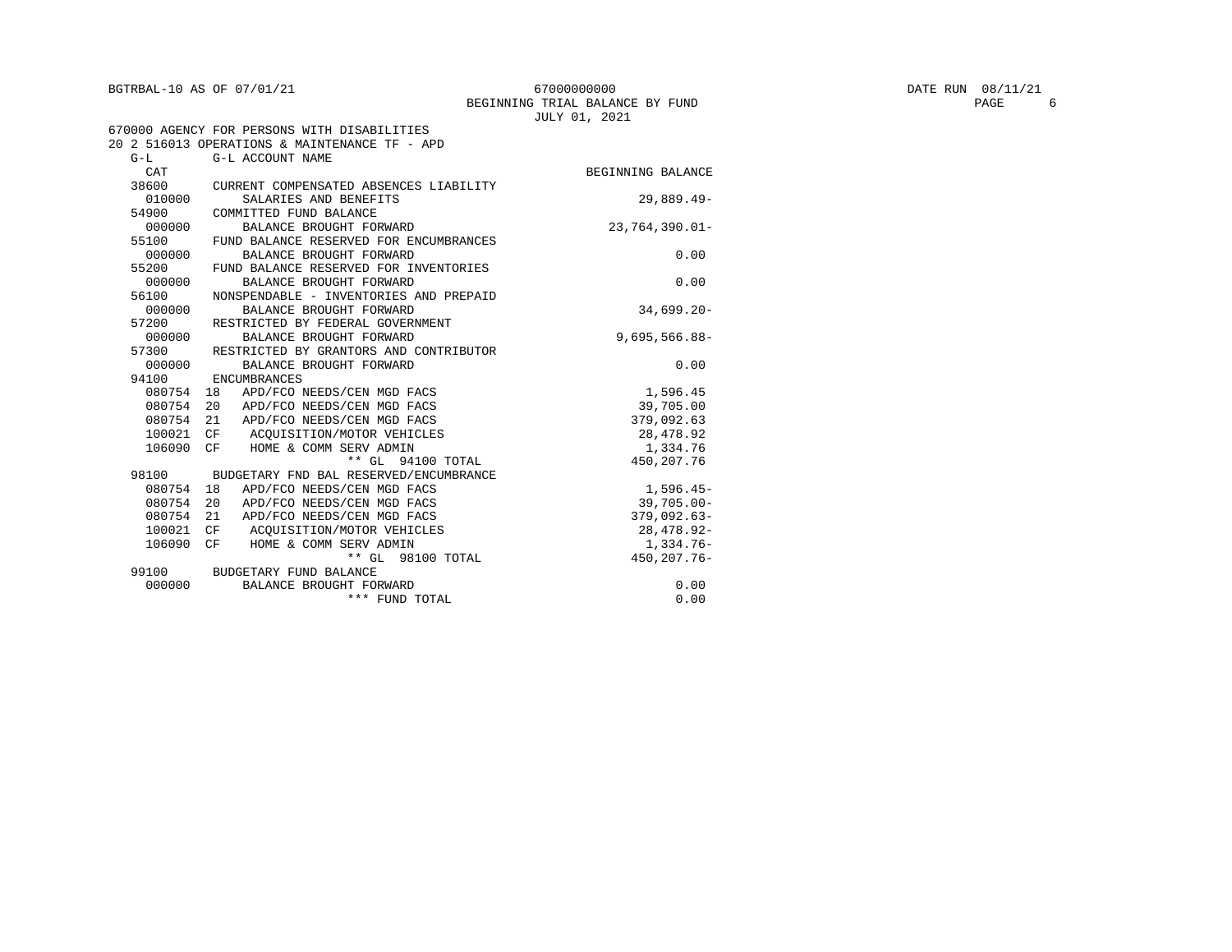54900 COMMITTED FUND BALANCE<br>000000 BALANCE BROUGHT FOR

38600 CURRENT COMPENSATED ABSENCES LIABILITY

57300 RESTRICTED BY GRANTORS AND CONTRIBUTOR

7200 RESTRICTED BY FEDERAL GOVERNMENT<br>000000 BALANCE BROUGHT FORWARD

010000 SALARIES AND BENEFITS 320.01-<br>54900 COMMITTED FUND BALANCE

000000 BALANCE BROUGHT FORWARD 3,041,112.30-57200 RESTRICTED BY FEDERAL GOVERNMENT

000000 BALANCE BROUGHT FORWARD 4,981,681.51-<br>57300 RESTRICTED BY GRANTORS AND CONTRIBUTOR

| 67000000000                     |  |  |  |  |  |  |
|---------------------------------|--|--|--|--|--|--|
| BEGINNING TRIAL BALANCE BY FUND |  |  |  |  |  |  |
| JULY 01, 2021                   |  |  |  |  |  |  |

|           |    |                                                       | o chi cir dobi    |
|-----------|----|-------------------------------------------------------|-------------------|
|           |    | 670000 AGENCY FOR PERSONS WITH DISABILITIES           |                   |
|           |    | 20 2 639027 SOCIAL SERVICE BLOCK GRANT - APD          |                   |
| $G-L$     |    | G-L ACCOUNT NAME                                      |                   |
| CAT       |    |                                                       | BEGINNING BALANCE |
| 12100     |    | UNRELEASED CASH IN STATE TREASURY                     |                   |
| 000000    |    | BALANCE BROUGHT FORWARD                               | 10,364,129.03     |
| 31100     |    | ACCOUNTS PAYABLE                                      |                   |
| 040000    |    | <b>EXPENSES</b>                                       | 0.00              |
| 040000 CF |    | EXPENSES                                              | $1,013.65-$       |
| 100179    |    | G/A-INDIVIDUAL & FAMILY                               | 0.00              |
| 100179 CF |    | G/A-INDIVIDUAL & FAMILY                               | $2.294.762.92 -$  |
| 100777    |    | CONTRACTED SERVICES                                   | 0.00              |
| 100777 CF |    | CONTRACTED SERVICES                                   | $4.247.97 -$      |
| 105153    |    | CORONAVIRUS (COVID-19) - PUBLIC ASSISTANCE            | 0.00              |
| 105153    | CF | -CORONAVIRUS (COVID-19) - PUBLIC ASSISTANCE 28,395.01 |                   |
|           |    | ** GL 31100 TOTAL                                     | $2,328,419.55-$   |
|           |    | 32100 ACCRUED SALARIES AND WAGES                      |                   |
| 010000    |    | SALARIES AND BENEFITS                                 | 0.00              |
| 010000 CF |    | SALARIES AND BENEFITS                                 | $3,102.31-$       |
| 030000    |    | OTHER PERSONAL SERVICES                               | 0.00              |
| 030000    |    | CF OTHER PERSONAL SERVICES                            | $6.793.35 -$      |
|           |    | ** GL 32100 TOTAL                                     | $9,895.66 -$      |
| 35300     |    | DUE TO OTHER DEPARTMENTS                              |                   |
| 040000    |    | <b>EXPENSES</b>                                       | 0.00              |
| 040000    | CF | EXPENSES                                              | $2,700.00-$       |
| 100179    |    | G/A-INDIVIDUAL & FAMILY                               | 0.00              |
| 100179 CF |    | G/A-INDIVIDUAL & FAMILY                               | 0.00              |
| 100777    |    | CONTRACTED SERVICES                                   | 0.00              |
| 100777    | CF | CONTRACTED SERVICES                                   | 0.00              |

\*\* GL 35300 TOTAL 2,700.00-

000000 BALANCE BROUGHT FORWARD **1000000** 0.00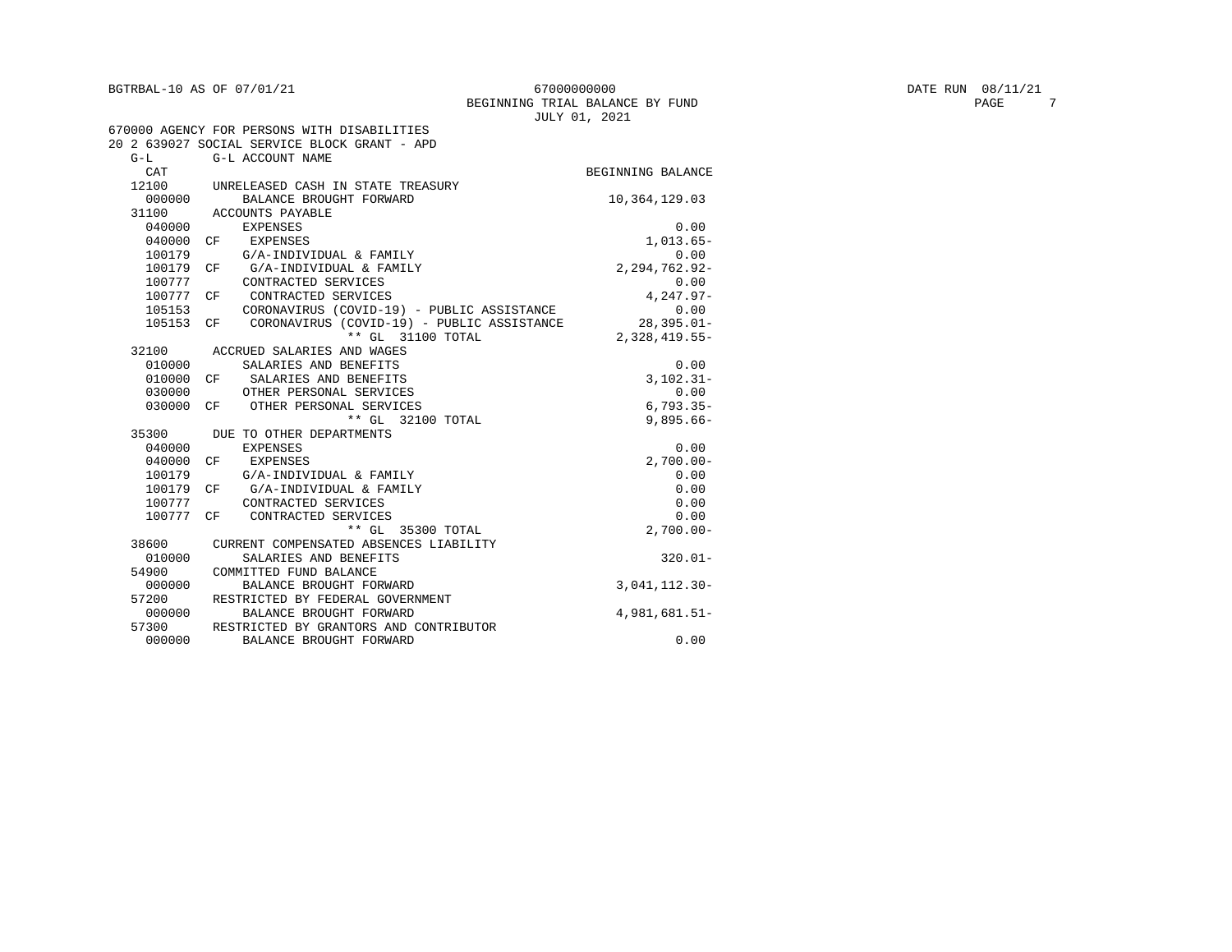| BGTRBAL-10 AS OF 07/01/21<br>67000000000<br>BEGINNING TRIAL BALANCE BY FUND<br>JULY 01, 2021 | DATE RUN 08/11/21<br>PAGE |
|----------------------------------------------------------------------------------------------|---------------------------|
| 670000 AGENCY FOR PERSONS WITH DISABILITIES                                                  |                           |
| 20 2 639027 SOCIAL SERVICE BLOCK GRANT - APD                                                 |                           |
| $G-L$<br>G-L ACCOUNT NAME                                                                    |                           |
| CAT<br>BEGINNING BALANCE                                                                     |                           |
| 94100<br>ENCUMBRANCES                                                                        |                           |
| 080754<br>7,517.59<br>APD/FCO NEEDS/CEN MGD FACS<br>15                                       |                           |
| 080754<br>75,000.00<br>APD/FCO NEEDS/CEN MGD FACS<br>16                                      |                           |
| 276.17<br>080754<br>APD/FCO NEEDS/CEN MGD FACS<br>18                                         |                           |
| 140211 18<br>300,000.00<br>FCO-PERSONS W/DISABILITIES                                        |                           |
| ** GL 94100 TOTAL<br>382,793.76                                                              |                           |
| 98100<br>BUDGETARY FND BAL RESERVED/ENCUMBRANCE                                              |                           |
| $7.517.59 -$<br>080754<br>APD/FCO NEEDS/CEN MGD FACS<br>15                                   |                           |
| 080754<br>$75,000.00$ -<br>APD/FCO NEEDS/CEN MGD FACS<br>16                                  |                           |
| $276.17-$<br>080754<br>APD/FCO NEEDS/CEN MGD FACS<br>18                                      |                           |
| 140211<br>$300,000.00 -$<br>18<br>FCO-PERSONS W/DISABILITIES                                 |                           |
| 382,793.76-<br>98100 TOTAL<br>** GL                                                          |                           |
| 0.00<br>*** FUND TOTAL                                                                       |                           |

PAGE 8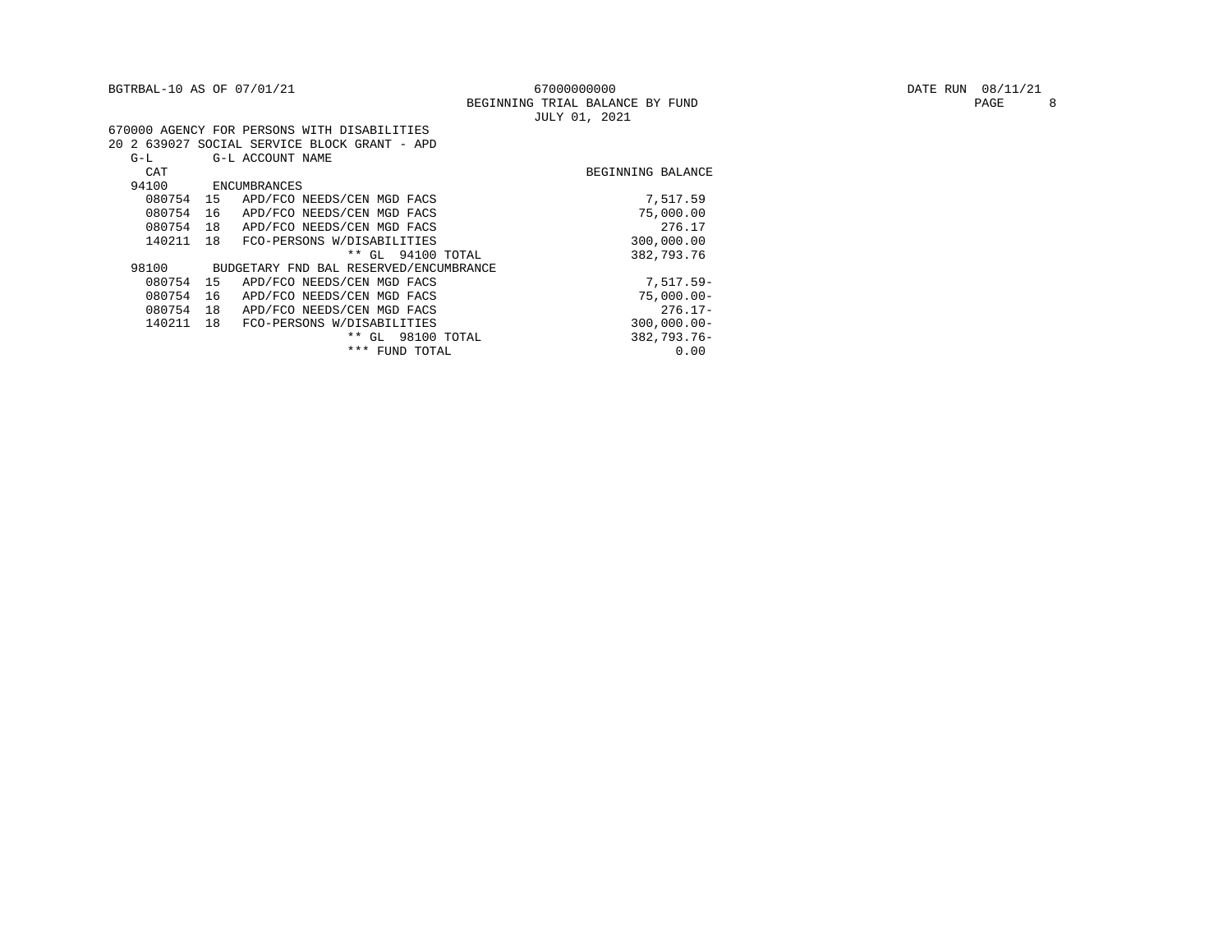

# **Legislative Budget Request Fiscal Year 2022-23**

**Schedule I Series**

**Barbara Palmer Director**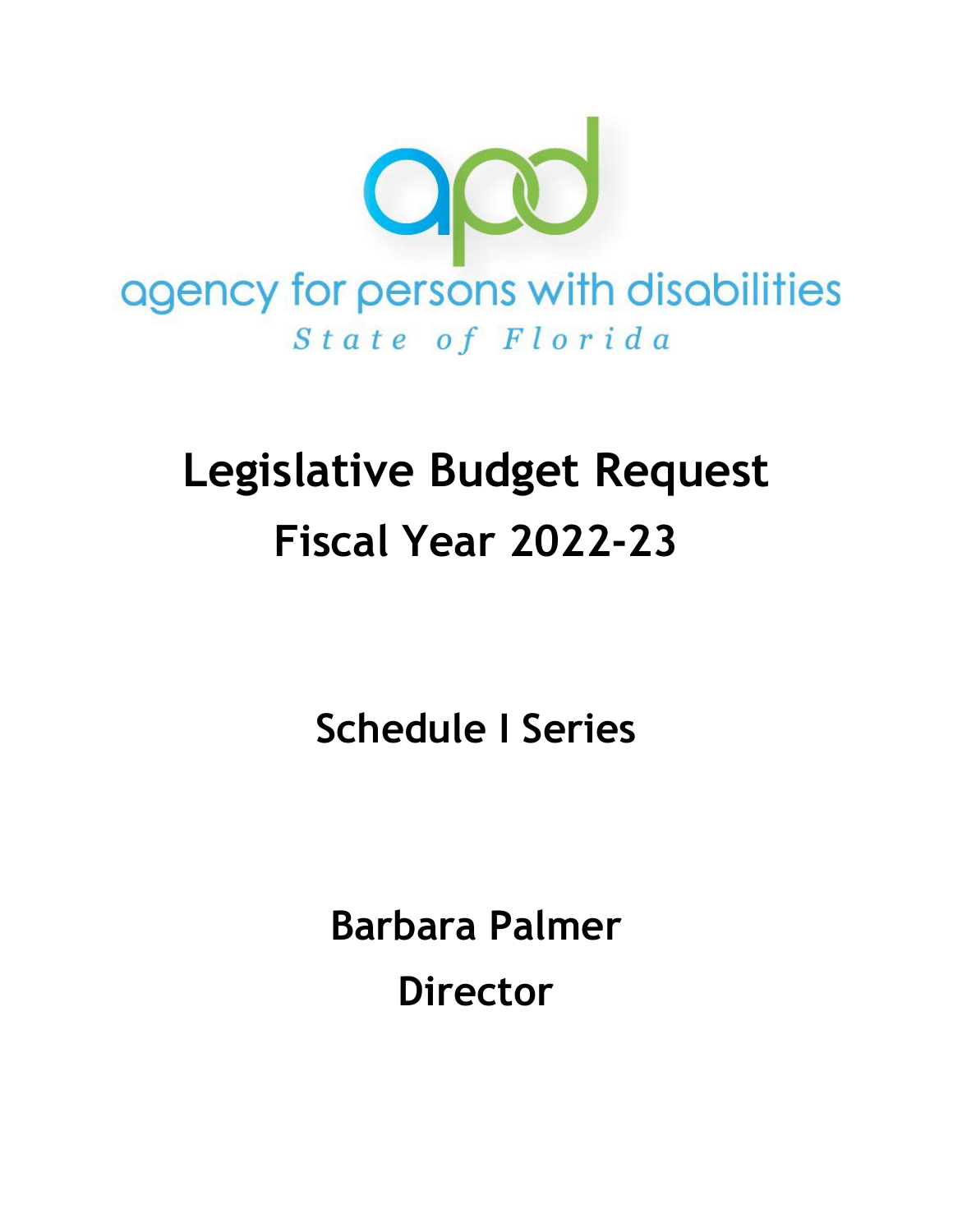#### SCHEDULE 1 - Revenue Estimating Methodology Narrative

#### **Department: 67 – Agency for Persons with Disabilities 2021 – Administrative Trust Fund**

Revenue estimate calculations for Fiscal Years 2021-22 and 2022-23 are based upon the following methodologies:

#### **Administrative Trust Fund**

There are no projected revenues in the Administrative Trust Fund (2021). APD performed an analysis of budget entities 67100100 and 67100200 in the Operations and Maintenance Trust Fund to determine what portions might be moved to this fund. The Agency has decided not to move any budget at this time.

#### **Section II Adjustments**

**Transfers Between Budget Entities**: Adjustments were made for transfers between budget entities to adjust fund balances as appropriate. These adjustments net to zero.

**5% Trust Fund Reserve:** The Administrative Trust Fund is not exempt from the 5% trust fund reserve; however no revenues are projected for this fund and accordingly, there is no amount for this item in the Schedule I.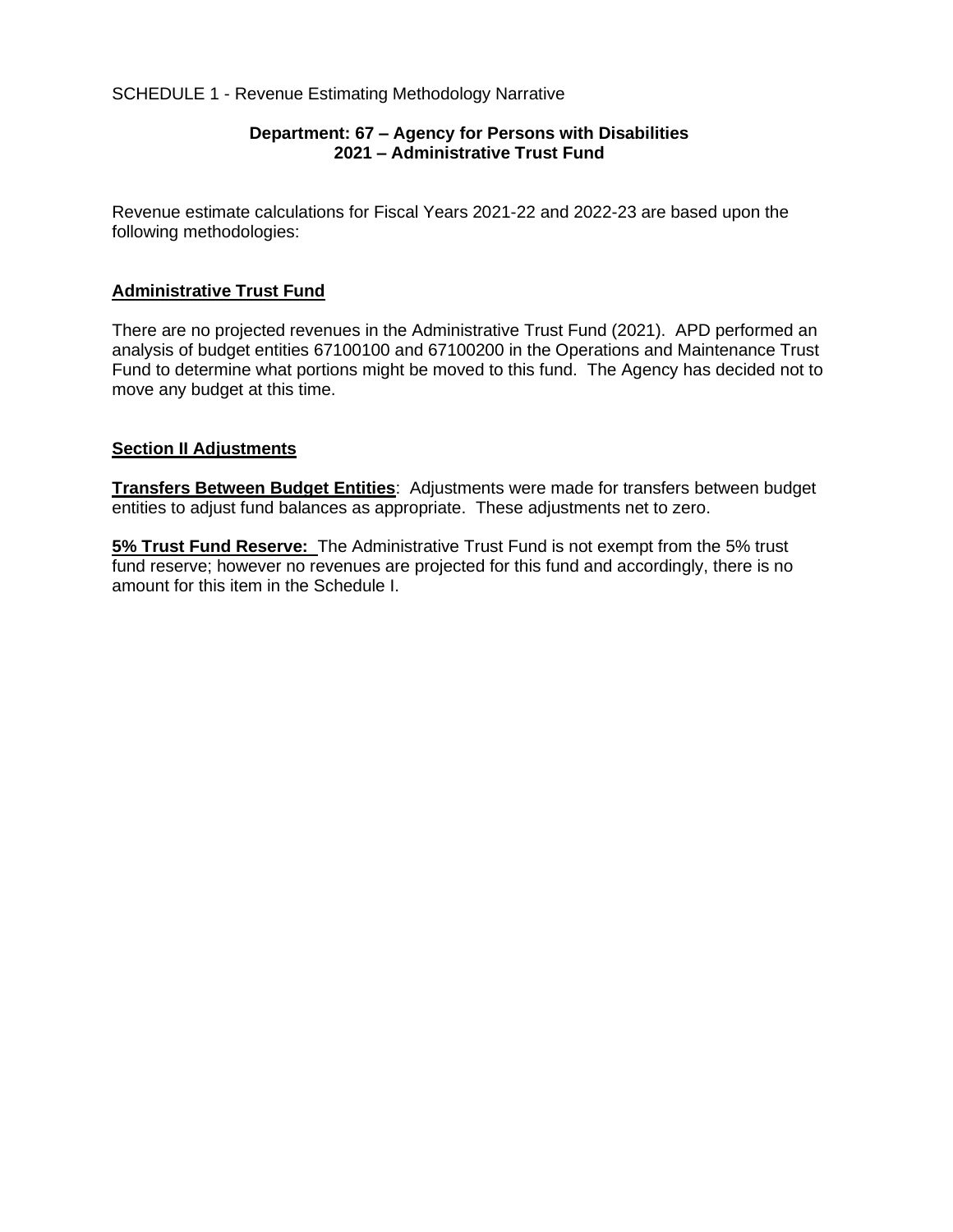**Department Title: Trust Fund Title: Budget Entity: LAS/PBS Fund Number:** 

**Budget Period: 2022 -23** Agency for Persons with Disabilities Department Level Administrative Trust Fund

2021

|                                                     | <b>Balance as of</b><br>6/30/2021 | SWFS*<br><b>Adjustments</b> | <b>Adjusted</b><br><b>Balance</b> |
|-----------------------------------------------------|-----------------------------------|-----------------------------|-----------------------------------|
| <b>Chief Financial Officer's (CFO) Cash Balance</b> | 32,712 (A)                        |                             | 32,712                            |
| ADD: Other Cash (See Instructions)                  | $0$ (B)                           |                             | $\Omega$                          |
| <b>ADD</b> : Investments                            | $0$ (C)                           |                             | $\Omega$                          |
| ADD: Outstanding Accounts Receivable                | $0$ (D)                           |                             | 0                                 |
| ADD: Transfer from BE 67100100                      | $66,254$ (E)                      |                             | 66,254                            |
| ADD: Transfer from BE 67100200                      | $126,251$ (E)                     |                             | 126,251                           |
| <b>Total Cash plus Accounts Receivable</b>          | $225,217$ (F)                     | $\bf{0}$                    | 225,217                           |
| LESS Allowances for Uncollectibles                  | $0 \mid (G)$                      |                             | $\overline{0}$                    |
| LESS Approved "A" Certified Forwards                | $0($ H $)$                        |                             | $\Omega$                          |
| Approved "B" Certified Forwards                     | $($ H $)$                         |                             | $\overline{0}$                    |
| Approved "FCO" Certified Forwards                   | $\overline{0}$ (H)                |                             | $\Omega$                          |
| LESS: Other Accounts Payable (Nonoperating)         | 0(1)                              |                             | $\overline{0}$<br>$**$            |
| LESS: Transfer to BE 67100300                       | 66,254 (J)                        |                             | 66,254                            |
| LESS: Transfer to BE 67100300                       | $126,251$ (J)                     |                             | 126,251                           |
| <b>Unreserved Fund Balance, 07/01/21</b>            | $32,712$ (K)                      | $\bf{0}$                    | 32,712                            |

**Notes:**

**\*SWFS = Statewide Financial Statement**

**\*\* This amount should agree with Line I, Section IV of the Schedule I for the most recent completed fiscal year and Line A for the following year.**

*Office of Policy and Budget - June 2021*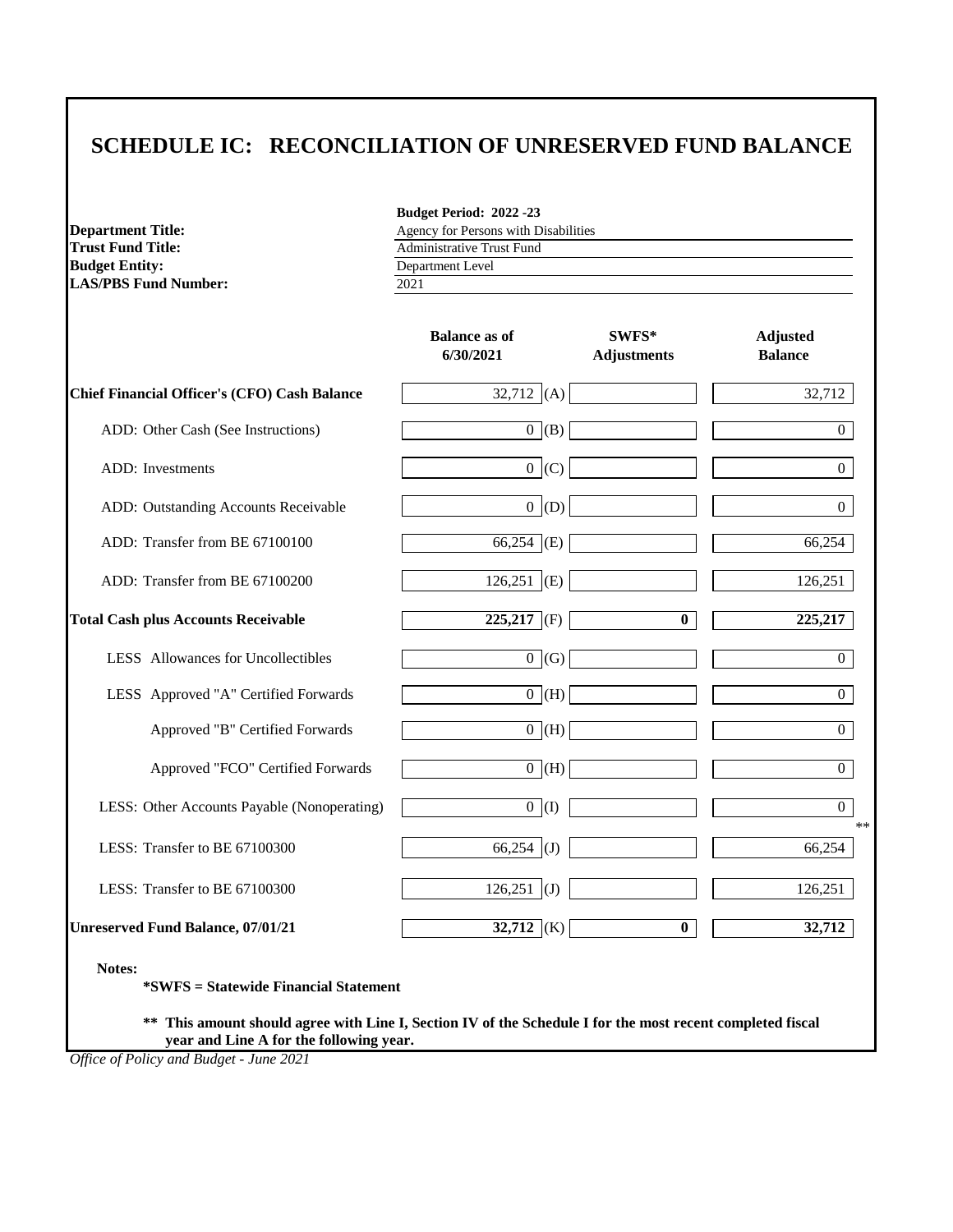## **RECONCILIATION: BEGINNING TRIAL BALANCE TO SCHEDULE I and IC**

|                                          | Budget Period: 2022-23                                               |                            |
|------------------------------------------|----------------------------------------------------------------------|----------------------------|
| <b>Department Title:</b>                 | Agency for Persons with Disabilities                                 |                            |
| <b>Trust Fund Title:</b>                 | Administrative Trust Fund - Departmental                             |                            |
| <b>LAS/PBS Fund Number:</b>              | 2021                                                                 |                            |
| <b>BEGINNING TRIAL BALANCE:</b>          |                                                                      |                            |
|                                          | <b>Total Fund Balance Per FLAIR Trial Balance, 07/01/21</b>          |                            |
|                                          | Total all GLC's 5XXXX for governmental funds;                        | 32,712<br>(A)              |
|                                          | GLC 539XX for proprietary and fiduciary funds                        |                            |
|                                          | <b>Subtract Nonspendable Fund Balance (GLC 56XXX)</b>                | $0($ B)                    |
|                                          | <b>Add/Subtract Statewide Financial Statement (SWFS)Adjustments:</b> |                            |
|                                          | SWFS Adjustment # and Description - CF Payable                       | 0 (C)                      |
|                                          |                                                                      |                            |
|                                          |                                                                      | 0 (C)                      |
|                                          | <b>Add/Subtract Other Adjustment(s):</b>                             |                            |
|                                          | Approved "B" Carry Forward (Encumbrances) per LAS/PBS                | 0  (D)                     |
|                                          | Approved "C" Carry Forward Total (FCO) per LAS/PBS                   | $0($ D                     |
|                                          | A/P not C/F-Operating Categories                                     | 0(                         |
|                                          | Transfer to BE 67100300                                              | $(66,254)$ <sub>(D)</sub>  |
|                                          | Transfer to BE 67100300                                              | $(126,251)$ <sub>(D)</sub> |
|                                          | Transfer from BE 67100100                                            | 66,254<br>(D)              |
|                                          | Transfer from BE 67100200                                            | 126,251<br>(D)             |
| <b>ADJUSTED BEGINNING TRIAL BALANCE:</b> |                                                                      | 32,712 (E)                 |
|                                          | UNRESERVED FUND BALANCE, SCHEDULE IC (Line K)                        | (F)                        |
| <b>DIFFERENCE:</b>                       |                                                                      | 32,712 (G)*                |
| *SHOULD EQUAL ZERO.                      |                                                                      |                            |
|                                          |                                                                      |                            |
|                                          |                                                                      |                            |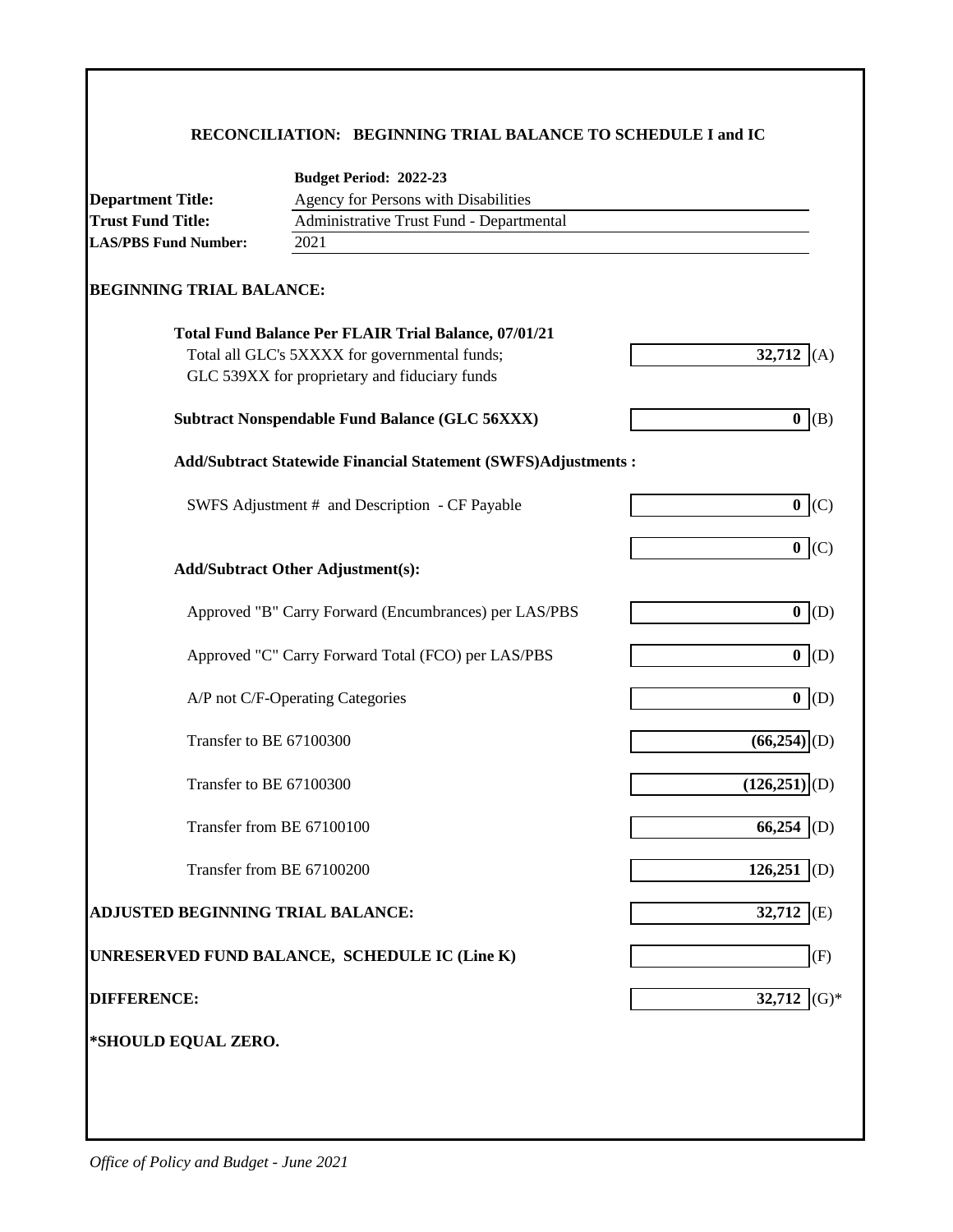#### SCHEDULE 1 - Revenue Estimating Methodology Narrative

#### **Department: 67 – Agency for Persons with Disabilities 2261 – Federal Grants Trust Fund**

#### **Federal Grants Trust Fund**

The Federal Grants Trust Fund (2261) currently has no anticipated grant funding. The Agency continues to search and apply for grants. Should APD be successful in securing more grant funding, a budget amendment will be completed to request budget authority in accordance with the award criteria.

#### **5% Trust Fund Reserve:**

Per the Schedule I Preparation Manual instructions on pages 17-18, the Federal Grants Trust Fund is exempt from the 5% trust fund reserve.

#### **Section III Adjustments**

Prior year A/P adjustment \$297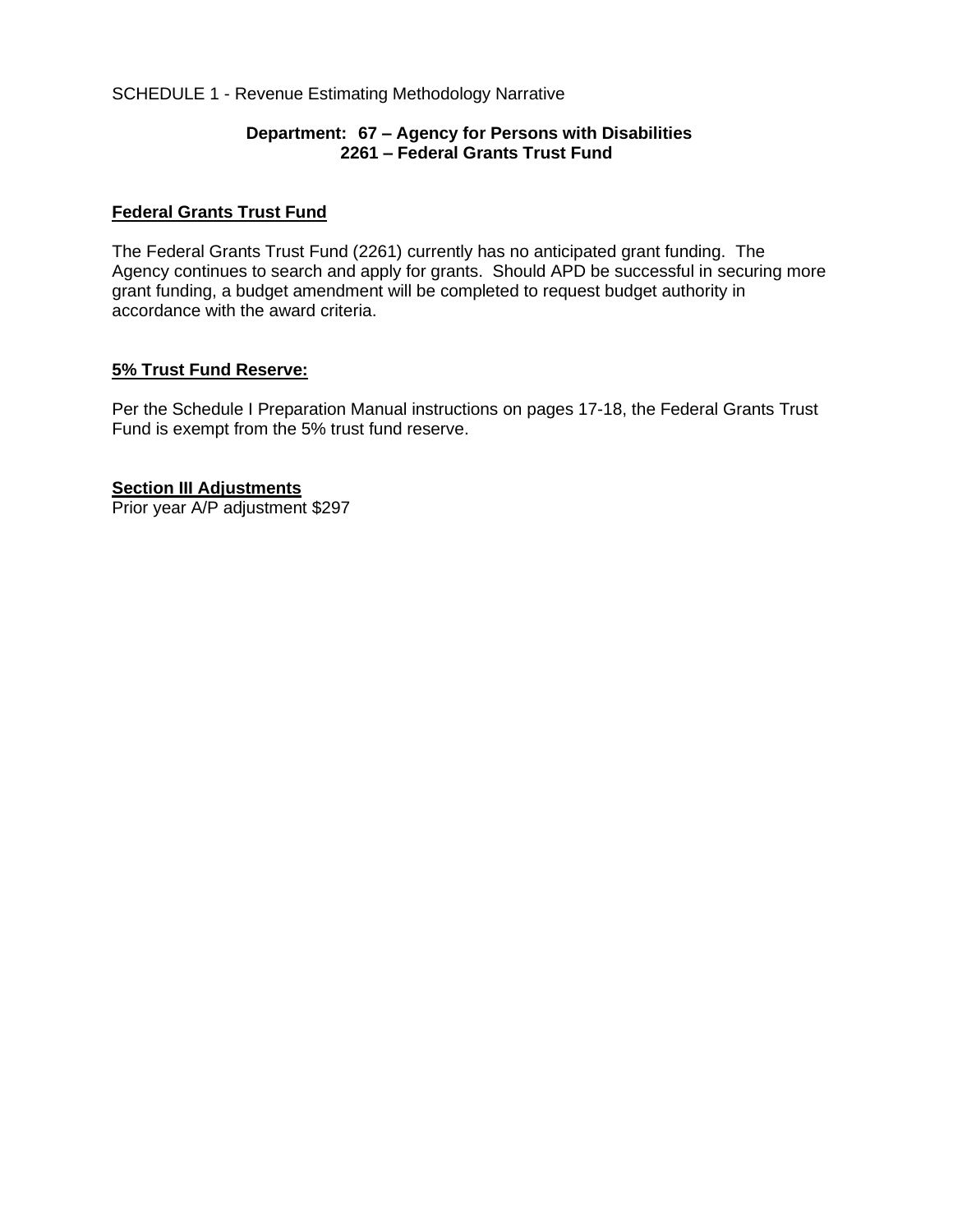| <b>Department Title:</b>    |
|-----------------------------|
| Trust Fund Title:           |
| <b>Budget Entity:</b>       |
| <b>LAS/PBS Fund Number:</b> |

Agency for Persons with Disabilities 2261 Department Level Administrative Trust Fund

**Budget Period: 2022 -23**

|                                                     | <b>Balance as of</b><br>6/30/2021 | SWFS*<br><b>Adjustments</b> | <b>Adjusted</b><br><b>Balance</b> |
|-----------------------------------------------------|-----------------------------------|-----------------------------|-----------------------------------|
| <b>Chief Financial Officer's (CFO) Cash Balance</b> | 39,804 (A)                        |                             | 39,804                            |
| ADD: Other Cash (See Instructions)                  | $0$ (B)                           |                             | $\overline{0}$                    |
| ADD: Investments                                    | 0 (C)                             |                             | $\Omega$                          |
| ADD: Outstanding Accounts Receivable                | $0$ (D)                           |                             | $\Omega$                          |
|                                                     | $0$ (E)                           |                             | $\overline{0}$                    |
| <b>Total Cash plus Accounts Receivable</b>          | 39,804 (F)                        | $\bf{0}$                    | 39,804                            |
| LESS Allowances for Uncollectibles                  | 0(G)                              |                             | $\overline{0}$                    |
| LESS Approved "A" Certified Forwards                | $0 \mid (H)$                      |                             | $\Omega$                          |
| Approved "B" Certified Forwards                     | $0$ (H)                           |                             | $\overline{0}$                    |
| Approved "FCO" Certified Forwards                   | $0$ (H)                           |                             | $\Omega$                          |
| LESS: Other Accounts Payable (Nonoperating)         | 0(1)                              |                             | $\overline{0}$                    |
| LESS: Current Compensated Absences Liability        | $0($ J                            |                             | $\Omega$                          |
| <b>Unreserved Fund Balance, 07/01/21</b>            | 39,804 (K)                        | $\bf{0}$                    | 39,804 **                         |

**Notes:**

**\*SWFS = Statewide Financial Statement** 

**\*\* This amount should agree with Line I, Section IV of the Schedule I for the most recent completed fiscal year and Line A for the following year.**

*Office of Policy and Budget - June 2021*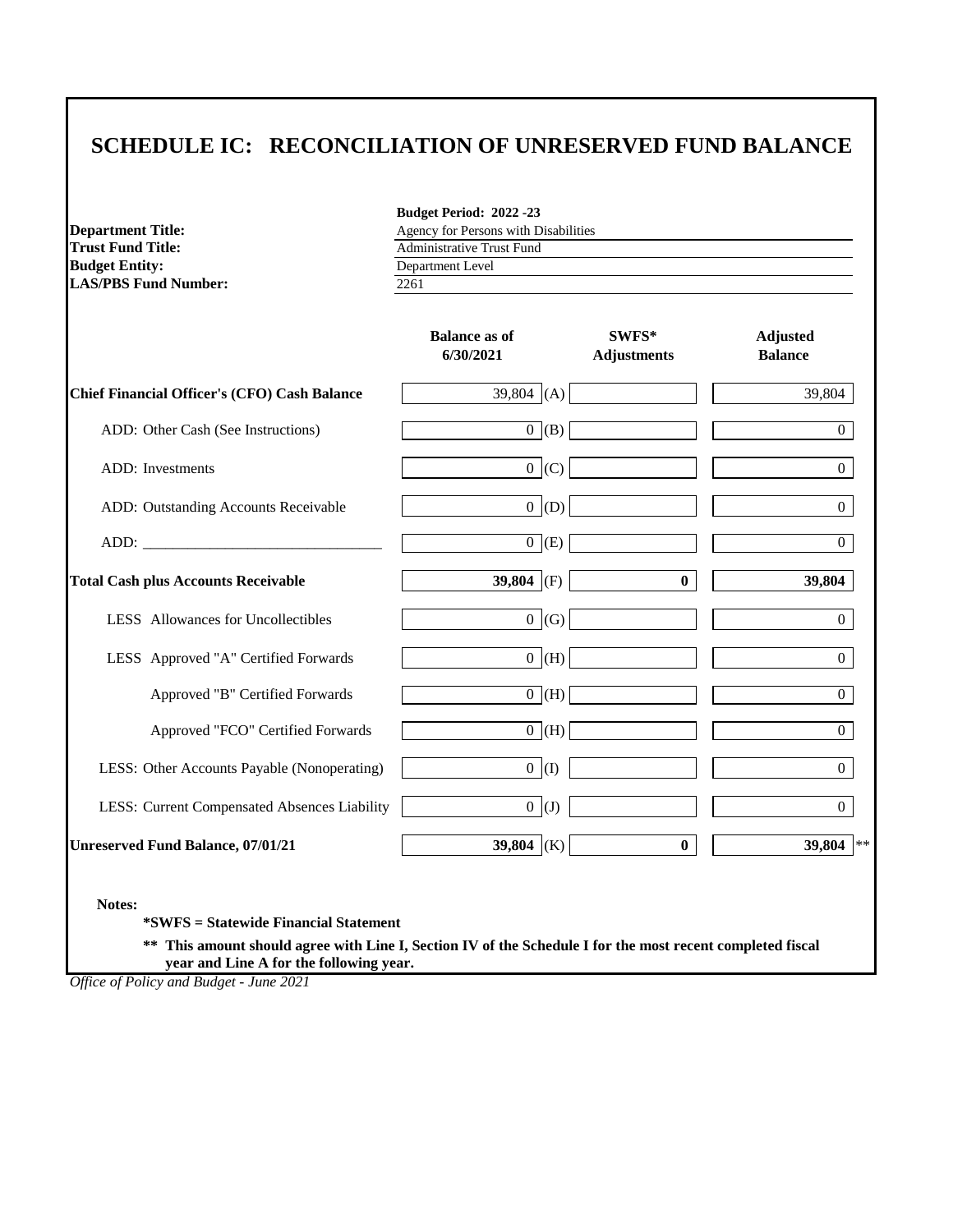## **RECONCILIATION: BEGINNING TRIAL BALANCE TO SCHEDULE I and IC**

|                                   | <b>Budget Period: 2022 - 23</b>                                                                |                  |
|-----------------------------------|------------------------------------------------------------------------------------------------|------------------|
| <b>Department Title:</b>          | Agency for Persons with Disabilities                                                           |                  |
| <b>Trust Fund Title:</b>          | Federal Grants Trust Fund - Departmental<br>2261                                               |                  |
| <b>LAS/PBS Fund Number:</b>       |                                                                                                |                  |
| <b>BEGINNING TRIAL BALANCE:</b>   |                                                                                                |                  |
|                                   | <b>Total Fund Balance Per FLAIR Trial Balance, 07/01/21</b>                                    |                  |
|                                   | Total all GLC's 5XXXX for governmental funds;<br>GLC 539XX for proprietary and fiduciary funds | 39,507.00        |
|                                   | <b>Subtract Nonspendable Fund Balance (GLC 56XXX)</b>                                          | 0.00<br>(B)      |
|                                   | <b>Add/Subtract Statewide Financial Statement (SWFS)Adjustments:</b>                           |                  |
|                                   | Adjustment to Correct GL 31100 PY Payables (Not CF)                                            | 297.00<br>(C)    |
|                                   | SWFS Adjustment # and Description                                                              | 0.00<br>(C)      |
|                                   | <b>Add/Subtract Other Adjustment(s):</b>                                                       |                  |
|                                   | Approved "B" Carry Forward (Encumbrances) per LAS/PBS                                          | 0.00<br>(D)      |
|                                   | Approved "C" Carry Forward Total (FCO) per LAS/PBS                                             | 0.00<br>(D)      |
|                                   | A/P not C/F-Operating Categories                                                               | 0.00<br>(D)      |
|                                   |                                                                                                | 0.00<br>(D)      |
|                                   |                                                                                                | 0.00<br>(D)      |
|                                   |                                                                                                | $0.00$ (D)       |
| ADJUSTED BEGINNING TRIAL BALANCE: |                                                                                                | 39,804.00 (E)    |
|                                   | UNRESERVED FUND BALANCE, SCHEDULE IC (Line K)                                                  | 39,804.00<br>(F) |
| <b>DIFFERENCE:</b>                |                                                                                                | $(G)*$<br>0.00   |
| *SHOULD EQUAL ZERO.               |                                                                                                |                  |
|                                   |                                                                                                |                  |
|                                   |                                                                                                |                  |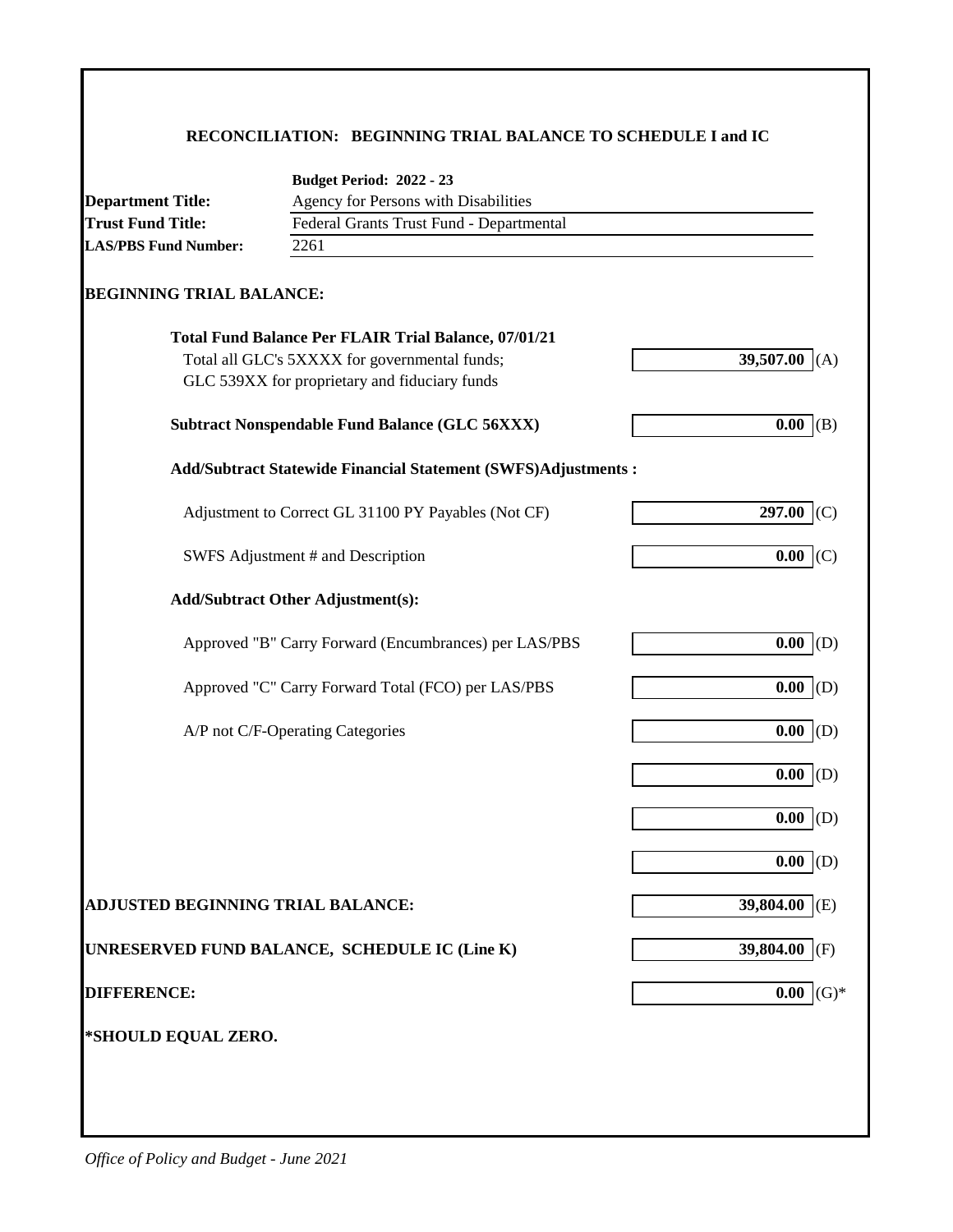#### **SCHEDULE 1 - Revenue Estimating Methodology Narrative**

#### **Department: 67 – Agency for Persons with Disabilities**

#### **2516 – Operations and Maintenance Trust Fund**

Revenue estimate calculations for Fiscal Years 2021-22 and 2022-23 for the Operations and Maintenance Trust Fund (OMTF) are calculated using two different methodologies.

#### **Regional Offices (BE 67100100) and State Office (BE 67100200)**

The Code of Federal Regulations (CFR) provides for a federal match for allowable administrative costs necessary for the proper and efficient administration of the state plan. Florida's Medicaid State Plan (the Plan) is a large, comprehensive written statement describing the scope and nature of the Medicaid program. The Plan outlines current Medicaid eligibility standards, policies and reimbursement methodologies to ensure the state program receives matching federal funds under Title XIX of the Social Security Act.

Title 42 CFR Part 433.15 - Rates of FFP for administration - uses the basis of Section 1903(a) (2) through (5) and (7) of the Act to provide for payments to States, on the basis of specified percentages, for part of their expenditures for administration of an approved State plan.

APD's allowable administrative costs are determined using the cost allocation methodologies outlined in the Agency's Public Assistance Cost Allocation Plan. The appropriate cost allocation methodologies are utilized in this plan as provided under federal regulations. The allocation bases consist of approved time keeping methodologies, salaries, the percentage of total Medicaid resident days to total resident days, and other relevant statistics. A federally approved cost allocation software uses a double step-down cost allocation process that results in the equitable allocation of administrative costs.

All of the Agency's administrative costs are allocated to the appropriate benefiting state and federal programs. The amount reimbursed for the Title XIX program activities is used to fund budget entities 67100100 – Home and Community Services, and 67100200 – Program Management and Compliance in the Operations and Maintenance Trust Fund.

To estimate the revenue, the average quarterly reimbursement percentages resulting from the process above are obtained. The prior fiscal year expenditures by budget entity, category and other cost accumulator (OCA) are obtained. (OCA's earn at specific percentages and using them more accurately projects revenues to be earned.) The percentages expended by budget entity, category and OCA are calculated.

The total current year's appropriations for all funds are multiplied by the expenditure percentages by category and OCA. This provides estimated budget per category and OCA. Allowable costs obtained from these figures are multiplied by average reimbursement percentages and totaled to obtain projected revenues.

It is estimated that there will be a reduction in administrative cost reimbursements in fiscal years 2021-22 and 2022-23.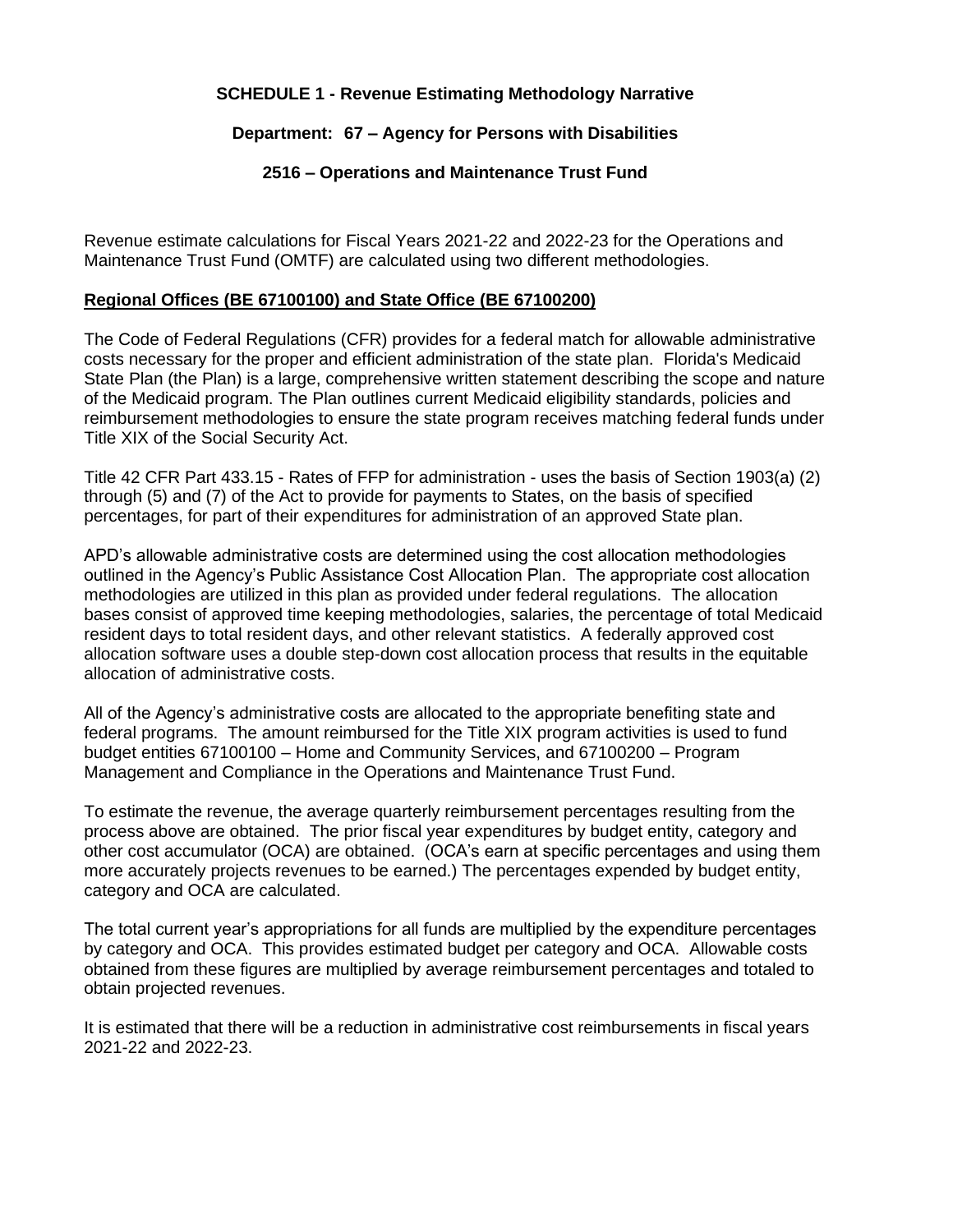### **Developmental Disability Centers – Budget Entity 67100400**

Total revenue projections for the civil patients at the Developmental Disability Centers (DDCs) are based upon per diem or bed rates for the level of care required by each client, the client population, overall costs, non-reimbursable hospital days, the resident patient's responsibility, and the FMAP rates.

The bed rate for all ICF/DD facilities is based on the facility's annual cost report for expenditures from the prior year. The bed rate includes all services and items necessary to ensure appropriate care for clients. By federal regulations, Medicaid is the payer of last resort. The amount paid by Medicaid is the FMAP rate applied to the difference between the ICF/DD facility's bed rate times the number of occupied bed days less the resident patient's responsibility. The formula is:

((Bed Rate \* Medicaid Eligible Bed Days) - Patient Responsibility) \* FMAP Rate

Revenues for the patient's responsibility are typically received from third party payees. The average collection per client is calculated using prior year collections.

Revenues from transfers from AHCA consist of primarily Medicaid reimbursements with a small amount of Medicare reimbursements. Medicare reimbursements are based upon the number of bed days times the per diem or bed rate times the percentage of occupancy as well.

The reimbursement rates are based upon the Federal Medical Assistance Percentage (FMAP) rates calculated by the U.S. Department of Health and Human Services pursuant to the Social Security Act. The rates are effective from October 1<sup>st</sup> through September 30<sup>th</sup> of each year.

#### **Section II Nonoperating Expenditures**

Adjustments were made for the following items:

- Actual non-operating transfers for the General Revenue Service Charge, SWCAP, Refund of non-state revenues, and for transfers to AHCA's health care trust fund for background screening cost allocated charges.
- Removed the double budget for the Home and Community Based Services Waiver since the Agency does not receive any funds or disburse any funds for this category
- Transfers between budget entities to avoid negative fund balances.

#### **5% Trust Fund Reserve in A02:**

Per pages 17 and 18 of the Schedule I Preparation Manual the following items are excluded from the 5%Trust Fund Reserve:

- $\circ$  Medicaid Transfers from AHCA These are federal matching funds based upon the FMAP rate.
- $\circ$  Medicaid Transfers for Client Care These are federal funds for reimbursement of client care.
- $\circ$  Medicaid Transfers for Administrative Claiming These are federal match as provided in Title 42 CFR Part 433.15 - Rates of FFP for administration - uses the basis of Section 1903(a) (2) through (5) and (7) of the Act (SSA) to provide for payments to States, on the basis of specified percentages, for part of their expenditures for administration of an approved State plan.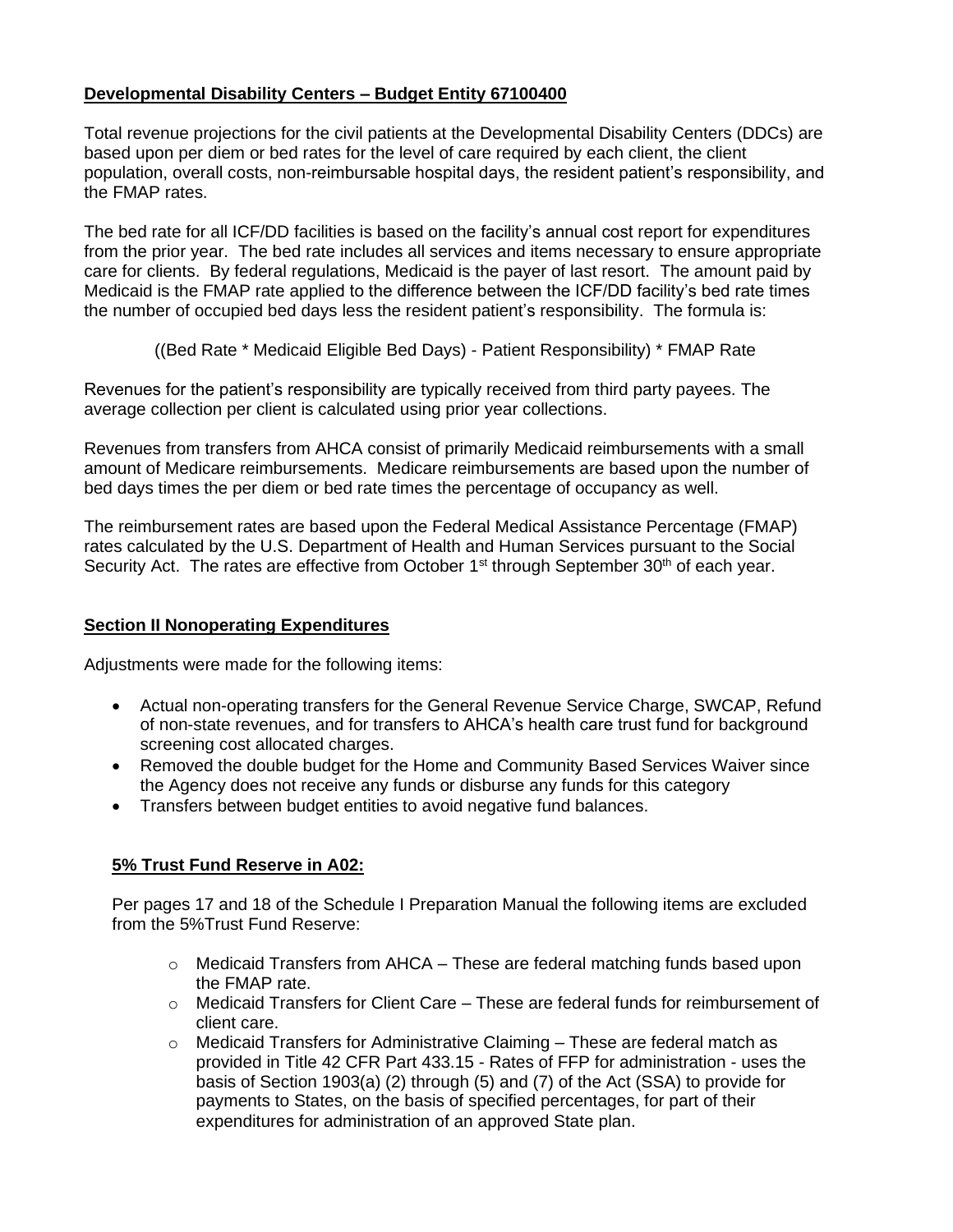#### **Section III Adjustments**

Adjustments were made for the following items:

- Prior year certified forward reversions for FY 2020:
	- o Certified Forward Reversions 9/30/2020: BE 67100100 \$123,729
	- o Certified Forward Reversions 9/30/2020: BE 67100200 \$ 310,134
	- o Certified Forward Reversions 9/30/2020: BE 67100400 \$ 17,170

| 123,729 |  |
|---------|--|
| 310,134 |  |
| 17,170  |  |
| 451,033 |  |

- Current year certified forward reversions for FY 2021:
- Statewide Financial Statement
	- o AR SWFS Adjustment: -\$4,146
- FCO 2018 67100400 -\$3,549,617
- FCO 2019 67100400 -\$41,662
- FCO 2020 67100400 -\$1,006,102
- FCO 2021 67100400 -\$151,165
- FCO 2019 67100400 -\$2,642,927
- Adjustment:
	- $\circ$  Rounding \$-4
	- o Leave Compensated Absence Liability: BE 67100100 \$4,500,871
	- o Adjustment to correct BE fund balance 67100100 -\$3,692,923
	- o Adjustment to correct BE fund balance 67100200 -\$3,959,177
	- o Adjustment to correct BE fund balance 67100400 \$6,317,118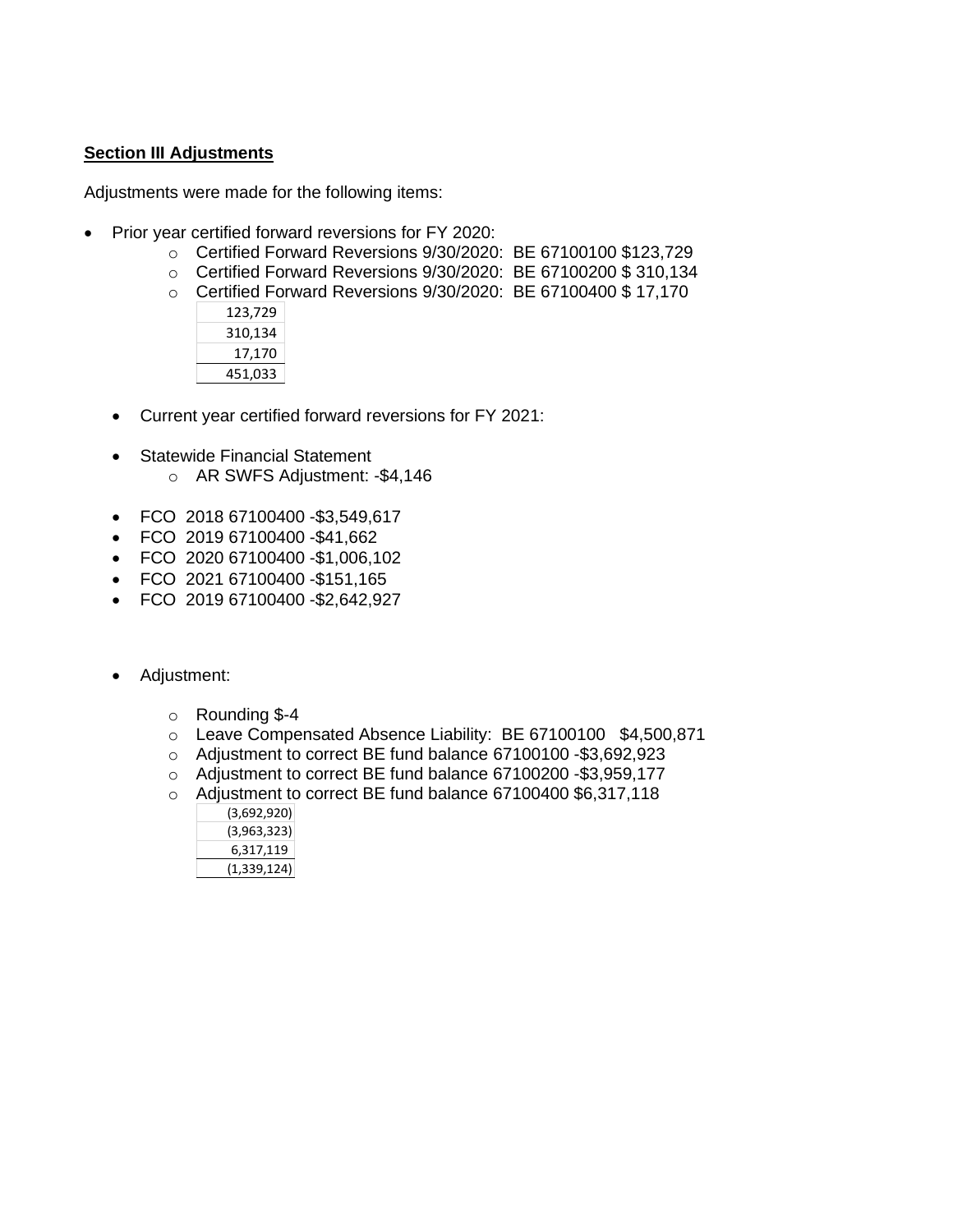## **SCHEDULE 1 – 5 Percent Trust Fund Reserve Calculation**

## **Department: 67 – Agency for Persons with Disabilities**

## **2516 – Operations and Maintenance Trust Fund**

| Total Revenues Entered in Column A02<br>Less:  | Rev/Adj<br>Code |                 | \$83,681,369 |
|------------------------------------------------|-----------------|-----------------|--------------|
| <b>Medicaid Transfers from AHCA</b>            | 001510          | ( \$52,023,959) |              |
| <b>Medicaid Transfers for Client Care</b>      | 000109          | ( \$4,010,664)  |              |
| Medicaid Transfers for Administrative Claiming | 001599          | ( \$27,645,751) |              |
|                                                |                 |                 | (83,680,374) |
| Total Revenue Subject to 5% Reserve            |                 |                 | \$995        |
|                                                |                 |                 | x .05        |
|                                                |                 |                 |              |
| 5% Trust Fund Reserve                          |                 |                 | \$50.00      |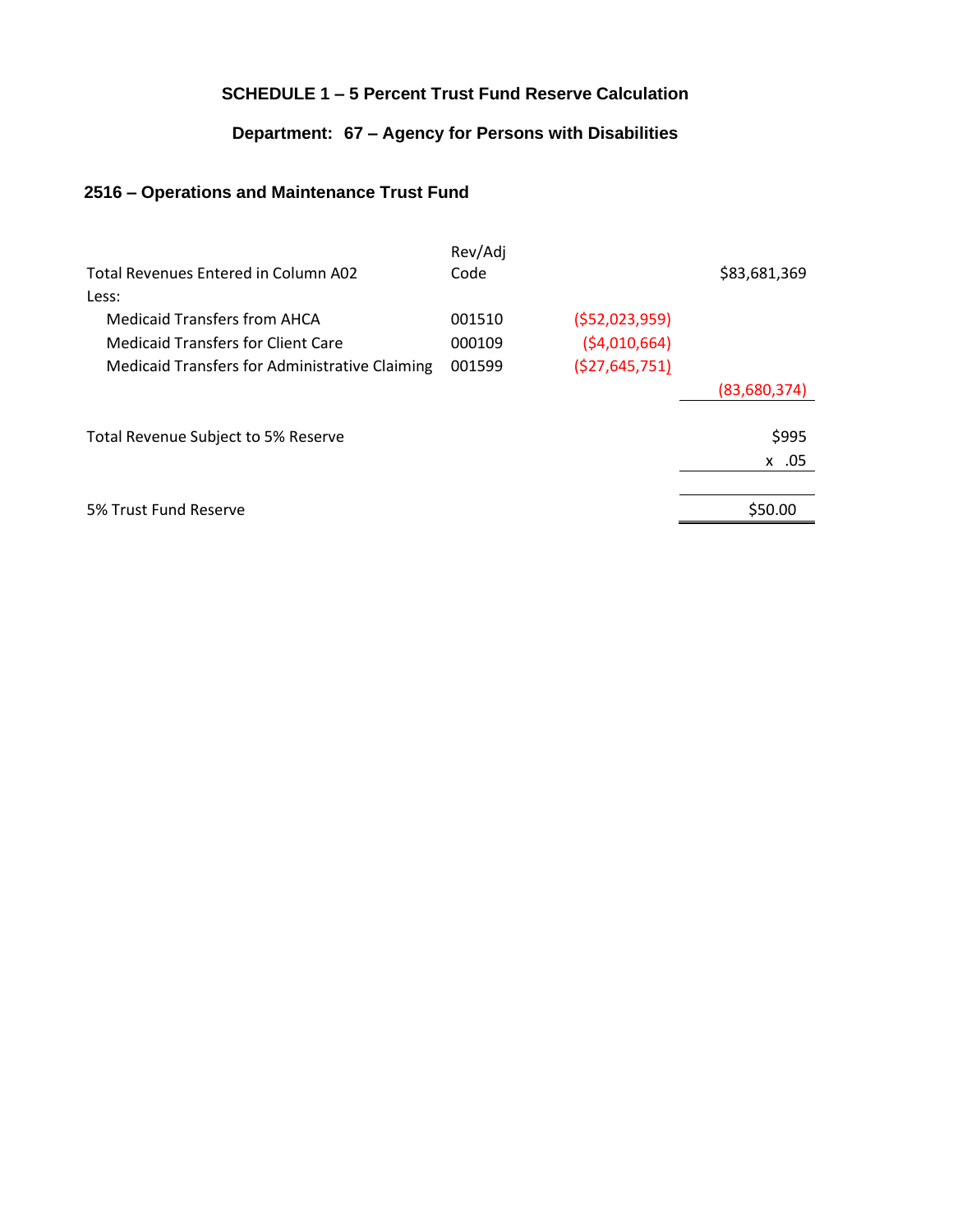#### **Executive Office of the Governor Inter-Agency Transfers Reported on Schedule I**

#### **Agency Name \_\_\_\_\_ Agency for Persons with Disabilities**

List all transfers totaling \$100,000 or more. Provide the applicable agency name and fund number, the categories used for both the transfer in and the transfer out, and the amount of the transfer for each of the fiscal years indicated, as well as the name of the person at the other agency who confirmed the amount of the transfer and the date of the confirmation. If transferred in/out to the General Revenue Fund, do not include on this form; however, on Schedule I be sure to include "To GR" or "From GR" in the description field.

**Fund Name and Number :**

2516-Operations and Maintenance Trust Fund

| <b>Transfers In</b><br>(Provide Agency and Fund Number Received From)                                 | <b>Transfer In</b><br><b>Revenue</b><br>Category      | <b>Amount</b><br>FY 20-21 (A01) | <b>Amount</b><br>FY 21-22 (A02) | <b>Amount</b><br>FY 22-23 (A03) | <b>Transfer Out</b><br><b>Expenditure</b><br>Category | <b>Confirmed By/Date</b>   |
|-------------------------------------------------------------------------------------------------------|-------------------------------------------------------|---------------------------------|---------------------------------|---------------------------------|-------------------------------------------------------|----------------------------|
| 68 Agency for Health Care Administration 4740                                                         | 001510                                                | 27,831,429.00                   | 28,008,250.00                   | 28,008,250.00                   | 181011                                                | Karen Towels 9/15/2021     |
| 68 Agency for Health Care Administration 4740                                                         | 001510                                                | 48,919,344.00                   | 54,094,087.00                   | 54,094,087.00                   | 181011                                                | Karen Towels 9/15/2021     |
| 31 Executive Office of the Governor/Division of Er                                                    | 001510                                                | 253,144.00                      |                                 |                                 | 105150                                                | Connie Thompkins 9/10/2021 |
|                                                                                                       |                                                       |                                 |                                 |                                 |                                                       |                            |
| <b>Transfers Out (Operating and Non-Operating)</b><br>(Provide Agency and Fund Number Transferred To) | <b>Transfer Out</b><br><b>Expenditure</b><br>Category | <b>Amount</b><br>FY 20-21 (A01) | <b>Amount</b><br>FY 21-22 (A02) | <b>Amount</b><br>FY 22-23 (A03) | <b>Transfer In</b><br>Revenue<br>Category             | <b>Confirmed By/Date</b>   |
| Department of Financial Services 2078                                                                 | 040000                                                | 190,812.30                      |                                 |                                 | 001801                                                | Sarah Goodman 9/14/21      |
|                                                                                                       |                                                       |                                 |                                 |                                 |                                                       |                            |
|                                                                                                       |                                                       |                                 |                                 |                                 |                                                       |                            |
|                                                                                                       |                                                       |                                 |                                 |                                 |                                                       |                            |
|                                                                                                       |                                                       |                                 |                                 |                                 |                                                       |                            |
|                                                                                                       |                                                       |                                 |                                 |                                 |                                                       |                            |
|                                                                                                       |                                                       |                                 |                                 |                                 |                                                       |                            |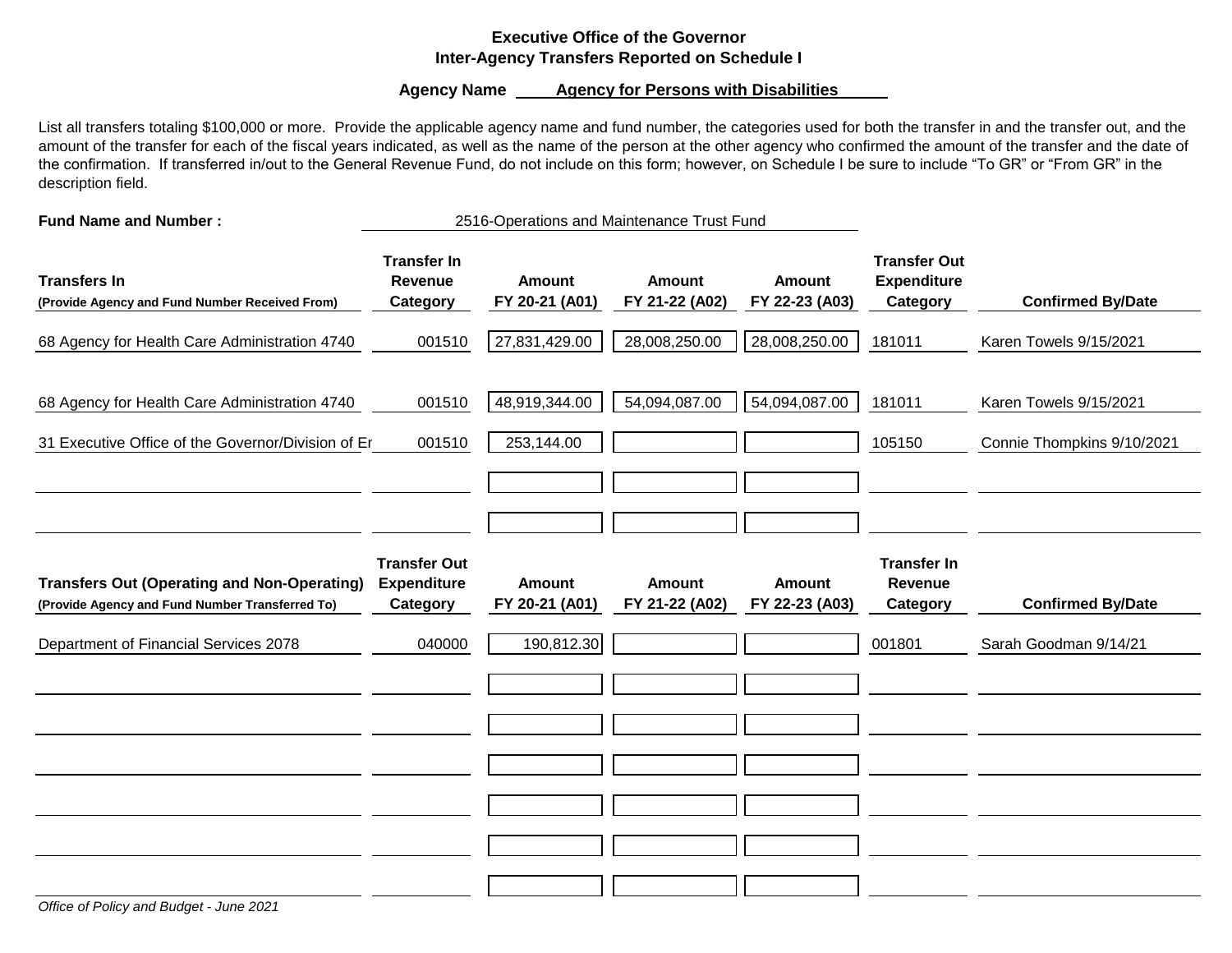| Department:<br>Program:<br>Fund:                                                                                                                                            | 2516 | 67-Agency for Persons with Disabil<br>Departmental - DDPF - PC 1303000000 | <b>SCHEDULE 1A: DETAIL OF FEES AND RELATED PROGRAM COSTS</b><br><b>Budget Period: 2022-23</b> |                              |
|-----------------------------------------------------------------------------------------------------------------------------------------------------------------------------|------|---------------------------------------------------------------------------|-----------------------------------------------------------------------------------------------|------------------------------|
| <b>Specific Authority:</b><br><b>Purpose of Fees Collected:</b>                                                                                                             |      | Chapter 393, Florida Statutes                                             | Client Services and Care at Developmental Disability Centers                                  |                              |
| Type of Fee or Program: (Check ONE Box and answer questions as indicated.)                                                                                                  |      |                                                                           |                                                                                               |                              |
| Regulatory services or oversight to businesses or professions. (Complete Sections I, II, and III and attach Examination of<br><b>Regulatory Fees Form - Part I and II.)</b> |      |                                                                           |                                                                                               |                              |
| Non-regulatory fees authorized to cover full cost of conducting a specific program or service. (Complete Sections I, II, and                                                |      |                                                                           |                                                                                               |                              |
| $X \parallel$ III only.)                                                                                                                                                    |      |                                                                           |                                                                                               |                              |
| <b>SECTION I - FEE COLLECTION</b>                                                                                                                                           |      | <b>ACTUAL</b>                                                             | <b>ESTIMATED</b>                                                                              | <b>REQUEST</b>               |
|                                                                                                                                                                             |      | FY 2020-21                                                                | FY 2021 - 22                                                                                  | FY 2022 - 23                 |
| Receipts:                                                                                                                                                                   |      |                                                                           |                                                                                               |                              |
| Reimbursement of Client Custodial Care                                                                                                                                      |      | 48,919,344                                                                | 52,023,959                                                                                    | 52,023,959                   |
| <b>AHCA Transfers for Client Care</b>                                                                                                                                       |      | 4,127,365                                                                 | 4,010,664                                                                                     | 4,010,664                    |
|                                                                                                                                                                             |      |                                                                           |                                                                                               |                              |
|                                                                                                                                                                             |      |                                                                           |                                                                                               |                              |
| <b>Total Fee Collection to Line (A) - Section III</b><br><b>SECTION II - FULL COSTS</b>                                                                                     |      | 53,046,709                                                                | 56,034,623                                                                                    | 56,034,623                   |
| Direct Costs:<br>Salaries and Benefits                                                                                                                                      |      | 42,729,765                                                                | 47,336,542                                                                                    | 47,667,094                   |
|                                                                                                                                                                             |      |                                                                           |                                                                                               |                              |
| <b>Other Personal Services</b>                                                                                                                                              |      | 690,751                                                                   | 1,318,081                                                                                     | 1,221,464                    |
| Expenses                                                                                                                                                                    |      | 3,496,273                                                                 | 3,457,376                                                                                     | 3,326,481                    |
| <b>Operating Capital Outlay</b>                                                                                                                                             |      | 53,459                                                                    | 32,972                                                                                        | 32,972                       |
| <b>Food Products</b>                                                                                                                                                        |      | 871,489                                                                   | 1,110,220                                                                                     | 1,110,220                    |
| APD/FCO NEEDS/CEN MGD FACS                                                                                                                                                  |      |                                                                           |                                                                                               |                              |
| M/D Emergency Repair                                                                                                                                                        |      |                                                                           |                                                                                               |                              |
| Special Category/ Acquisition /Motor Vehicles                                                                                                                               |      |                                                                           |                                                                                               |                              |
| <b>Contracted Services</b>                                                                                                                                                  |      | 1,322,832                                                                 | 951,662                                                                                       | 870,981                      |
| G/A - Contracted Professional Services                                                                                                                                      |      | 3,188,102                                                                 | 3,412,548                                                                                     | 4,134,217                    |
| Special Category/ Prescribe MED/DRUG- NO                                                                                                                                    |      |                                                                           |                                                                                               |                              |
| Risk Management Insurance                                                                                                                                                   |      | 2,270,896                                                                 | 2,472,074                                                                                     | 2,472,074                    |
| Public Assistance -ST OPS                                                                                                                                                   |      | $\overline{a}$                                                            |                                                                                               |                              |
| TR/DMS/HR SVCS/STW Contract                                                                                                                                                 |      | $\overline{a}$                                                            | 334,967                                                                                       | 331,698                      |
| <b>ACQUISITION/MOTOR VEHICLES</b>                                                                                                                                           |      |                                                                           |                                                                                               |                              |
| COVID 19 PUBLIC ASSISTANCE                                                                                                                                                  |      | (213)                                                                     | $\overline{a}$                                                                                | $\qquad \qquad \blacksquare$ |
| <b>Total Full Costs to Line (B) - Section III</b>                                                                                                                           |      | 54,623,354                                                                | 60,426,443                                                                                    | 61,167,201                   |
| Basis Used:                                                                                                                                                                 |      | Agency's financial reporting.                                             | Full accrual was used for revenues and expenditures. This is consistent with the              |                              |
| <b>SECTION III - SUMMARY</b>                                                                                                                                                |      |                                                                           |                                                                                               |                              |
| <b>TOTAL SECTION I</b>                                                                                                                                                      | (A)  | 53,046,709                                                                | 56,034,623                                                                                    | 56,034,623                   |
| TOTAL SECTION II                                                                                                                                                            | (B)  | 54,623,354                                                                | 60,426,443                                                                                    | 61,167,201                   |
| <b>TOTAL - Surplus/Deficit</b>                                                                                                                                              | (C)  | (1,576,645)                                                               | (4,391,820)                                                                                   | (5, 132, 578)                |
| <b>EXPLANATION of LINE C:</b><br>The 2020-21 deficit was covered with existing cash balances. Expenditures will be limited to revenues received                             |      |                                                                           |                                                                                               |                              |
| and fiscal year fund balances.                                                                                                                                              |      |                                                                           |                                                                                               |                              |

*Office of Policy and Budget - July 2021*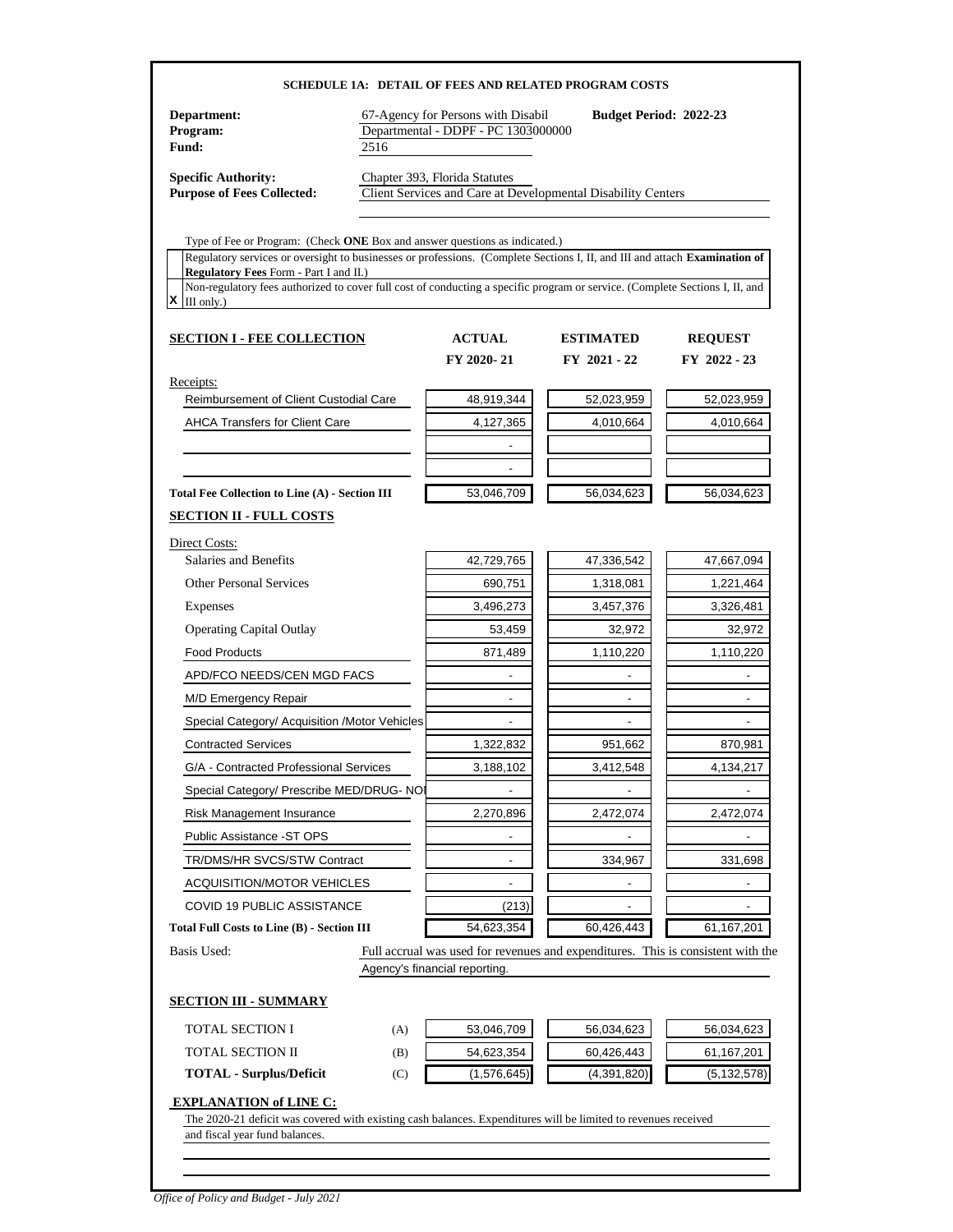| <b>Department Title:</b><br><b>Trust Fund Title:</b> | Budget Period: 2022 -23<br>Agency for Persons with Disabilities |                             |                                   |  |  |  |
|------------------------------------------------------|-----------------------------------------------------------------|-----------------------------|-----------------------------------|--|--|--|
|                                                      | Operations and Maintenance Trust Fund                           |                             |                                   |  |  |  |
| <b>Budget Entity:</b><br><b>LAS/PBS Fund Number:</b> | Departmental<br>2516                                            |                             |                                   |  |  |  |
|                                                      | <b>Balance as of</b><br>6/30/2021                               | SWFS*<br><b>Adjustments</b> | <b>Adjusted</b><br><b>Balance</b> |  |  |  |
| <b>Chief Financial Officer's (CFO) Cash Balance</b>  | 27,508,489<br>(A)                                               |                             | 27,508,489                        |  |  |  |
| ADD: Other Cash (See Instructions)                   | 0 (B)                                                           |                             | $\boldsymbol{0}$                  |  |  |  |
| ADD: Investments                                     | $\overline{0}$<br>(C)                                           |                             | $\overline{0}$                    |  |  |  |
| ADD: Outstanding Accounts Receivable                 | 8,738,384 (D)                                                   | (4, 146)                    | 8,734,238                         |  |  |  |
| ADD: Transfer from 67100200                          | $51,519,138$ (E)                                                |                             | 51,519,138                        |  |  |  |
| ADD: Transfer from 67100200                          | 38,700 (E)                                                      |                             | 38,700                            |  |  |  |
| <b>Total Cash plus Accounts Receivable</b>           | 87,804,711 (F)                                                  | (4,146)                     | 87,800,565                        |  |  |  |
| LESS Allowances for Uncollectibles                   | $\overline{0}$<br>(G)                                           |                             | $\Omega$                          |  |  |  |
| LESS Approved "A" Certified Forwards                 | $2,658,271$ (H)                                                 | $\boldsymbol{0}$            | 2,658,271                         |  |  |  |
| Approved "B" Certified Forwards                      | $29,814$ (H)                                                    |                             | 29,814                            |  |  |  |
| Approved "FCO" Certified Forwards                    | $7,240,308$ (H)                                                 |                             | 7,240,308                         |  |  |  |
| LESS: Nonoperating A/P-SWCAP & GR Srv Chg            | 98,756<br>(1)                                                   |                             | 98,756                            |  |  |  |
| LESS: Transfer TO 67100100                           | 47,659,378 (J)                                                  |                             | 47,659,378                        |  |  |  |
| LESS: Transfer TO 67100400                           | $3,859,760$ (J)                                                 |                             | 3,859,760                         |  |  |  |
| LESS: Transfer TO 67100500                           | $38,700$ (J)                                                    |                             | 38,700                            |  |  |  |
| <b>Unreserved Fund Balance, 07/01/21</b>             | $26,219,724$ (K)                                                | (4, 146)                    | 26,215,578<br>$**$                |  |  |  |

**Notes:**

**\*SWFS = Statewide Financial Statement** 

**\*\* This amount should agree with Line I, Section IV of the Schedule I for the most recent completed fiscal**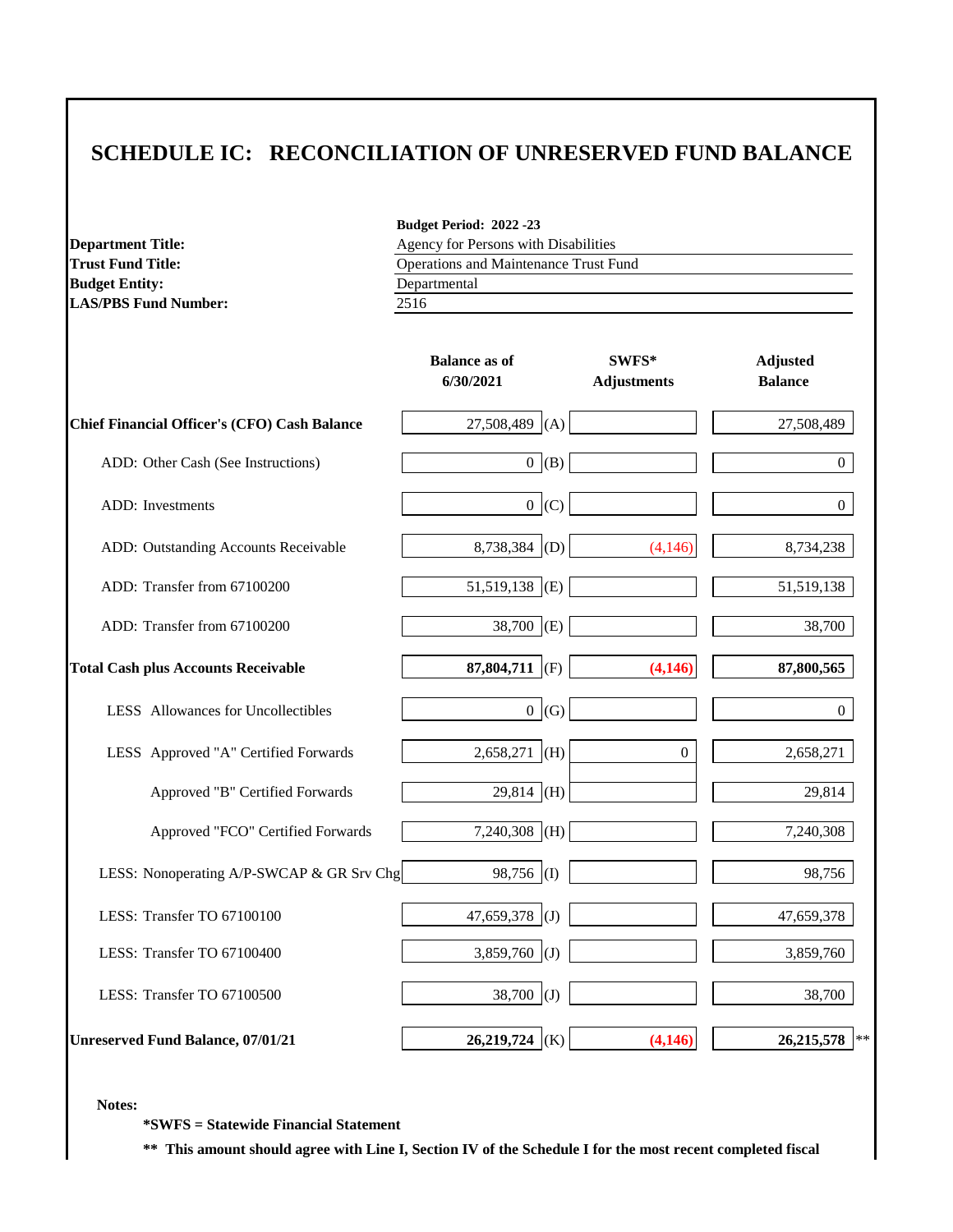**year and Line A for the following year.**

*Office of Policy and Budget - June 2021*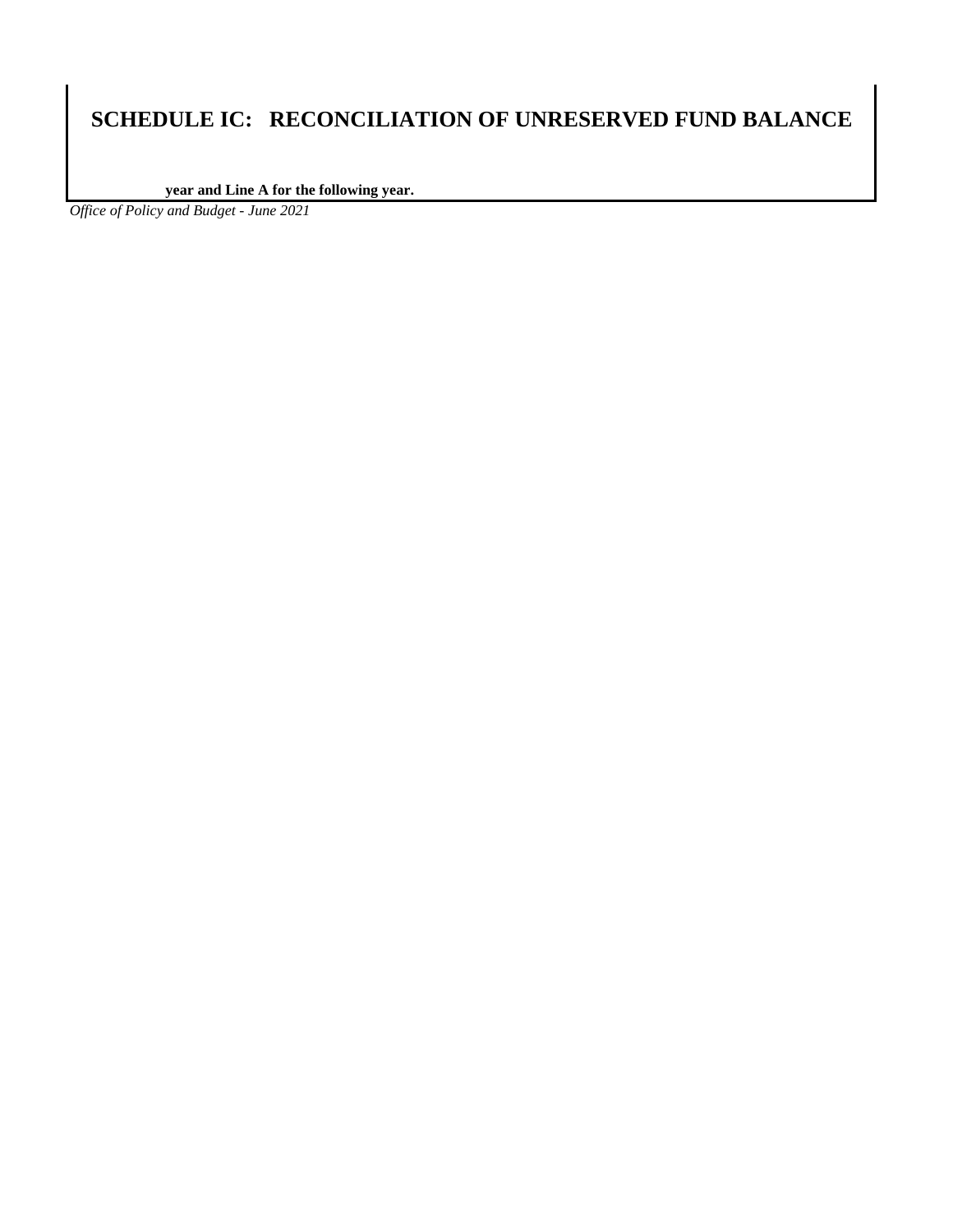# **RECONCILIATION: BEGINNING TRIAL BALANCE TO SCHEDULE I and IC**

|                                   | <b>Budget Period: 2022 - 23</b>                                      |                   |  |  |
|-----------------------------------|----------------------------------------------------------------------|-------------------|--|--|
| <b>Department Title:</b>          | Agency for Persons with Disabilities                                 |                   |  |  |
| <b>Trust Fund Title:</b>          | Operations and Maintenance Trust Fund - DEPT                         |                   |  |  |
| <b>LAS/PBS Fund Number:</b>       | 2516                                                                 |                   |  |  |
| <b>BEGINNING TRIAL BALANCE:</b>   |                                                                      |                   |  |  |
|                                   | Total Fund Balance Per FLAIR Trial Balance, 07/01/2021               |                   |  |  |
|                                   | Total all GLC's 5XXXX for governmental funds;                        | 33,459,957<br>(A) |  |  |
|                                   | GLC 539XX for proprietary and fiduciary funds                        |                   |  |  |
|                                   | <b>Subtract Nonspendable Fund Balance (GLC 56XXX)</b>                | (B)               |  |  |
|                                   | <b>Add/Subtract Statewide Financial Statement (SWFS)Adjustments:</b> |                   |  |  |
|                                   | SWFS Adjustment # and Description                                    | $(4,146)$ (C)     |  |  |
|                                   | SWFS Adjustment # and Description                                    | (C)               |  |  |
|                                   | <b>Add/Subtract Other Adjustment(s):</b>                             |                   |  |  |
|                                   | Approved "B" Carry Forward (Encumbrances) per LAS/PBS                | $(29,814)$ (D)    |  |  |
|                                   | Approved "C" Carry Forward Total (FCO) per LAS/PBS                   | $(7,240,308)$ (D) |  |  |
|                                   | <b>Compensated Absences Liability</b>                                | 29,889<br>(D)     |  |  |
| Rounding                          |                                                                      | $(1)$ $(D)$       |  |  |
|                                   |                                                                      | (D)               |  |  |
| ADJUSTED BEGINNING TRIAL BALANCE: |                                                                      | 26,215,578<br>(E) |  |  |
|                                   | UNRESERVED FUND BALANCE, SCHEDULE IC (Line K)                        | 26,215,578<br>(F) |  |  |
| <b>DIFFERENCE:</b>                |                                                                      | $(0)$ $(G)*$      |  |  |
| *SHOULD EQUAL ZERO.               |                                                                      |                   |  |  |
|                                   |                                                                      |                   |  |  |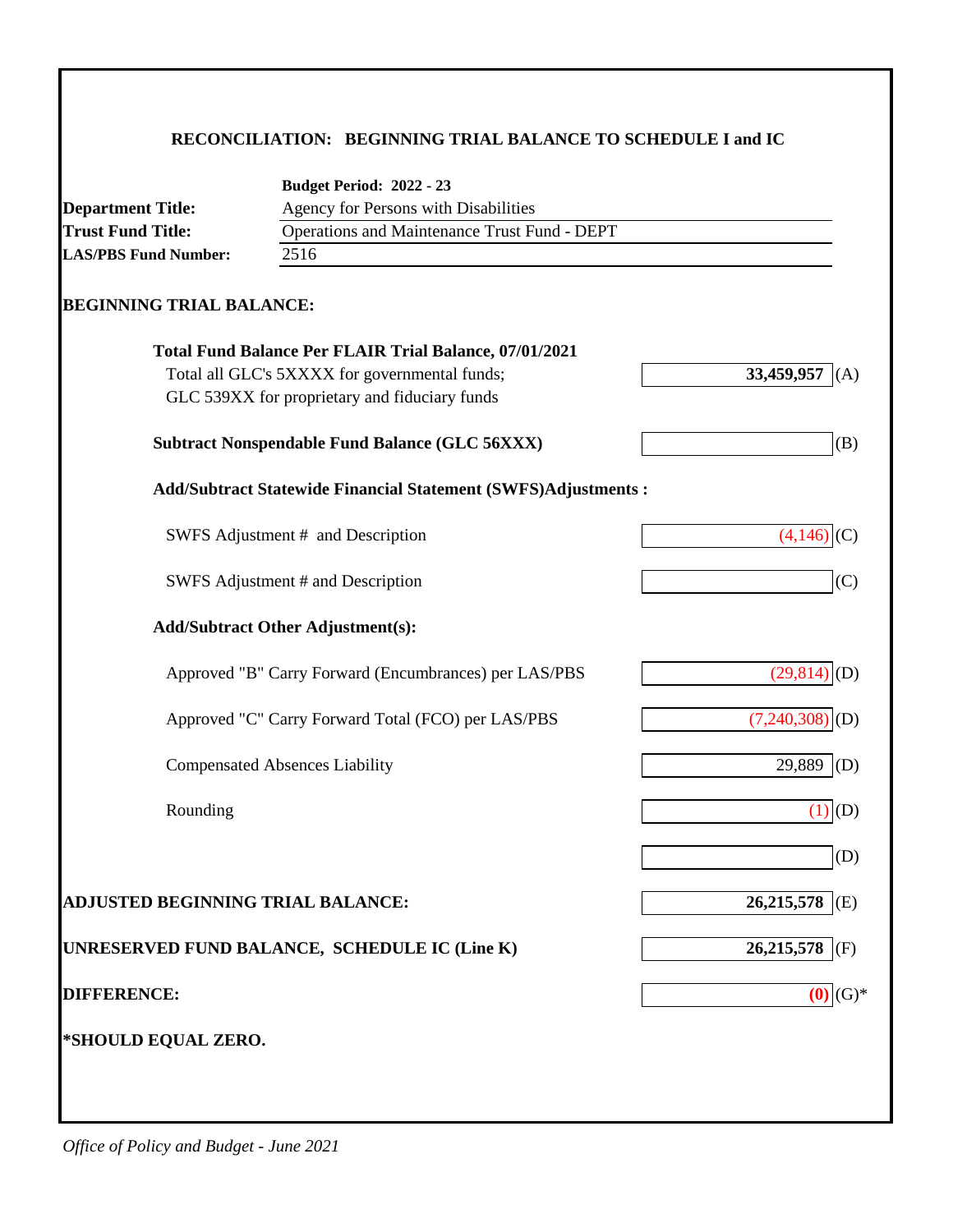#### **SCHEDULE 1 - Revenue Estimating Methodology Narrative**

#### **Department: 67 – Agency for Persons with Disabilities 2639 – Social Services Block Grant Trust Fund**

#### **Social Services Block Grant Trust Fund**

The Social Services Block Grant Trust Fund (2639) (SSBG) revenues are based upon an interagency with the Department of Children and Families (DCF). DCF is the direct recipient of the grant from U.S. Health & Human Services, Administration for Children & Families. APD is a sub-recipient of DCF and receives transfers of equal amounts each month as stipulated in the interagency agreement. Revenues are typically for the same amount as the appropriation. If there is less revenue than the amount appropriated, budget is restricted to the amount of revenue.

#### **Section II Adjustments**

Adjustments were made to Section II for transfers between budget entities to avoid negative fund balances. This is because there are expenditures and budget in BE 67100200, BE 67100300 and BE 67100400 from unrestricted cash. The reason this fund has unrestricted cash is because eligible SSBG expenditures are paid from other funds as well as this fund.

#### **5% Trust Fund Reserve:**

The Social Services Block Grant Trust Fund is exempt from the 5% trust fund reserve per the instructions on pages 17 and 18 of the Schedule I Preparation Manual.

#### **Section III Adjustments**

Adjustments were made for the following items:

- Prior Year CF Reversions in BE 67100100 for \$1,344,385
- Prior Year Compensated Absence for \$55
- FCO CF FY 2018 in BE 67100100 for \$ -300,000
- Prior Year CF Reversions in BE 67100200 for \$3000
- FCO CF FY 2015 in BE 67100300 for \$ -429,372
- FCO CF FY 2016 in BE 67100400 for \$ -316,014
- FCO CF FY 2018 in BE 67100400 for \$ -399,307
- BE Adjustment to Fund Balance \$ -475,512
- PY Not CF on Trial Balance -\$9,896
- Rounding -\$1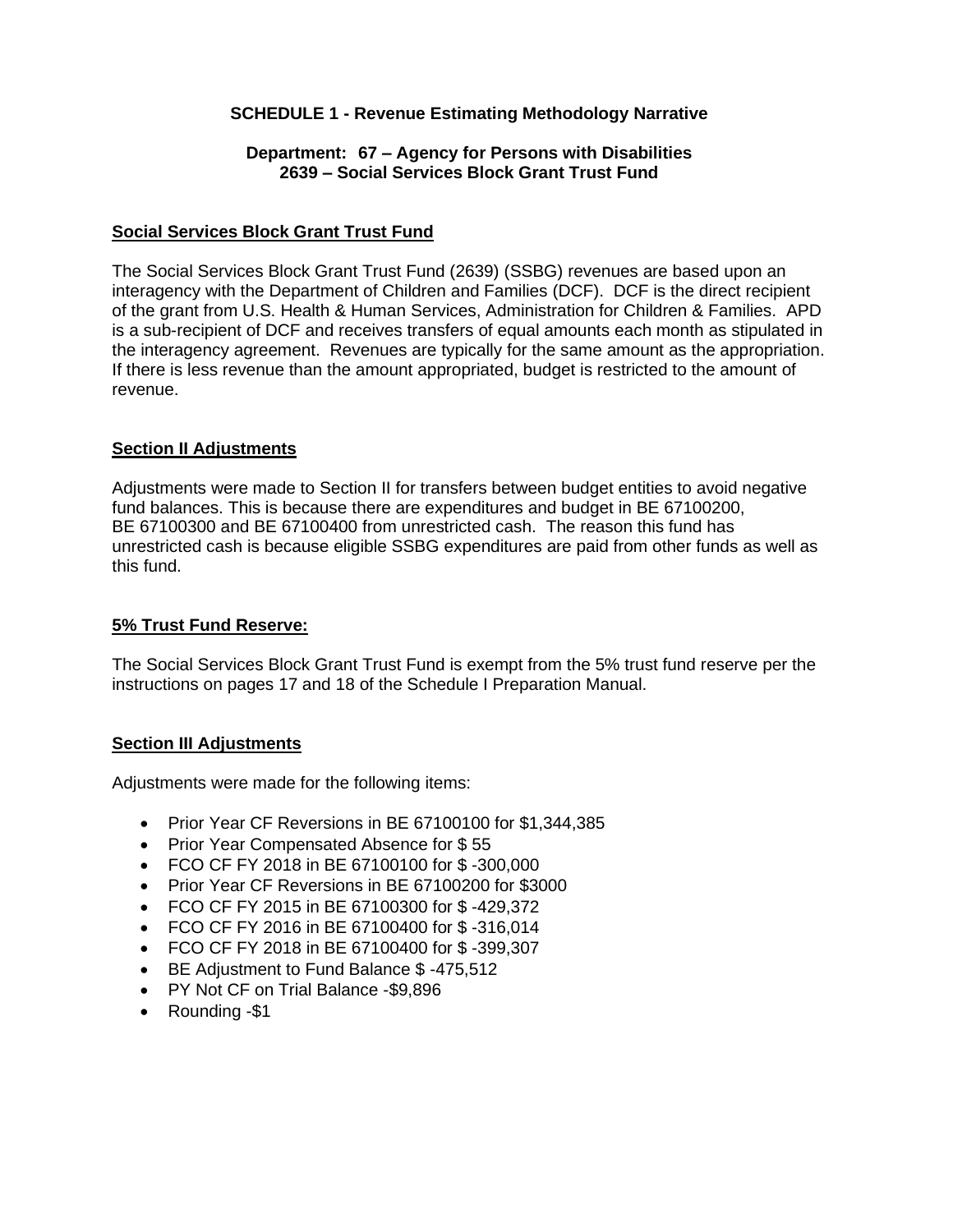#### **Executive Office of the Governor Inter-Agency Transfers Reported on Schedule I**

Agency Name **Agency for Persons with Disabilities** 

List all transfers totaling \$100,000 or more. Provide the applicable agency name and fund number, the categories used for both the transfer in and the transfer out, and the amount of the transfer for each of the fiscal years indicated, as well as the name of the person at the other agency who confirmed the amount of the transfer and the date of the confirmation. If transferred in/out to the General Revenue Fund, do not include on this form; however, on Schedule I be sure to include "To GR" or "From GR" in the description field.

**Fund Name and Number :**

2639 - Social Services Block Grant Trust Fund

| <b>Transfers In</b><br>(Provide Agency and Fund Number Received From) | <b>Transfer In</b><br>Revenue<br>Category | Amount<br>FY 20-21 (A01) | Amount<br>FY 21-22 (A02) | <b>Amount</b><br>FY 22-23 (A03) | <b>Transfer Out</b><br><b>Expenditure</b><br>Category | <b>Confirmed By/Date</b> |
|-----------------------------------------------------------------------|-------------------------------------------|--------------------------|--------------------------|---------------------------------|-------------------------------------------------------|--------------------------|
| 60 Departmental of Children and Families 2639                         | 1510                                      | 12,317,311.00            | 12,502,120.00            | 12,431,140.00                   | 181011                                                | Diane Sunday 9-10-21     |
|                                                                       |                                           |                          |                          |                                 |                                                       |                          |
|                                                                       |                                           |                          |                          |                                 |                                                       |                          |
|                                                                       |                                           |                          |                          |                                 |                                                       |                          |
|                                                                       |                                           |                          |                          |                                 |                                                       |                          |
| <b>Transfers Out (Operating and Non-Operating)</b>                    | <b>Transfer Out</b><br><b>Expenditure</b> | Amount                   | Amount                   | <b>Amount</b>                   | <b>Transfer In</b><br>Revenue                         | <b>Confirmed By/Date</b> |
| (Provide Agency and Fund Number Transferred To)                       | Category                                  | FY 20-21 (A01)           | FY 21-22 (A02)           | FY 22-23 (A03)                  | Category                                              |                          |
|                                                                       |                                           |                          |                          |                                 |                                                       |                          |
|                                                                       |                                           |                          |                          |                                 |                                                       |                          |
|                                                                       |                                           |                          |                          |                                 |                                                       |                          |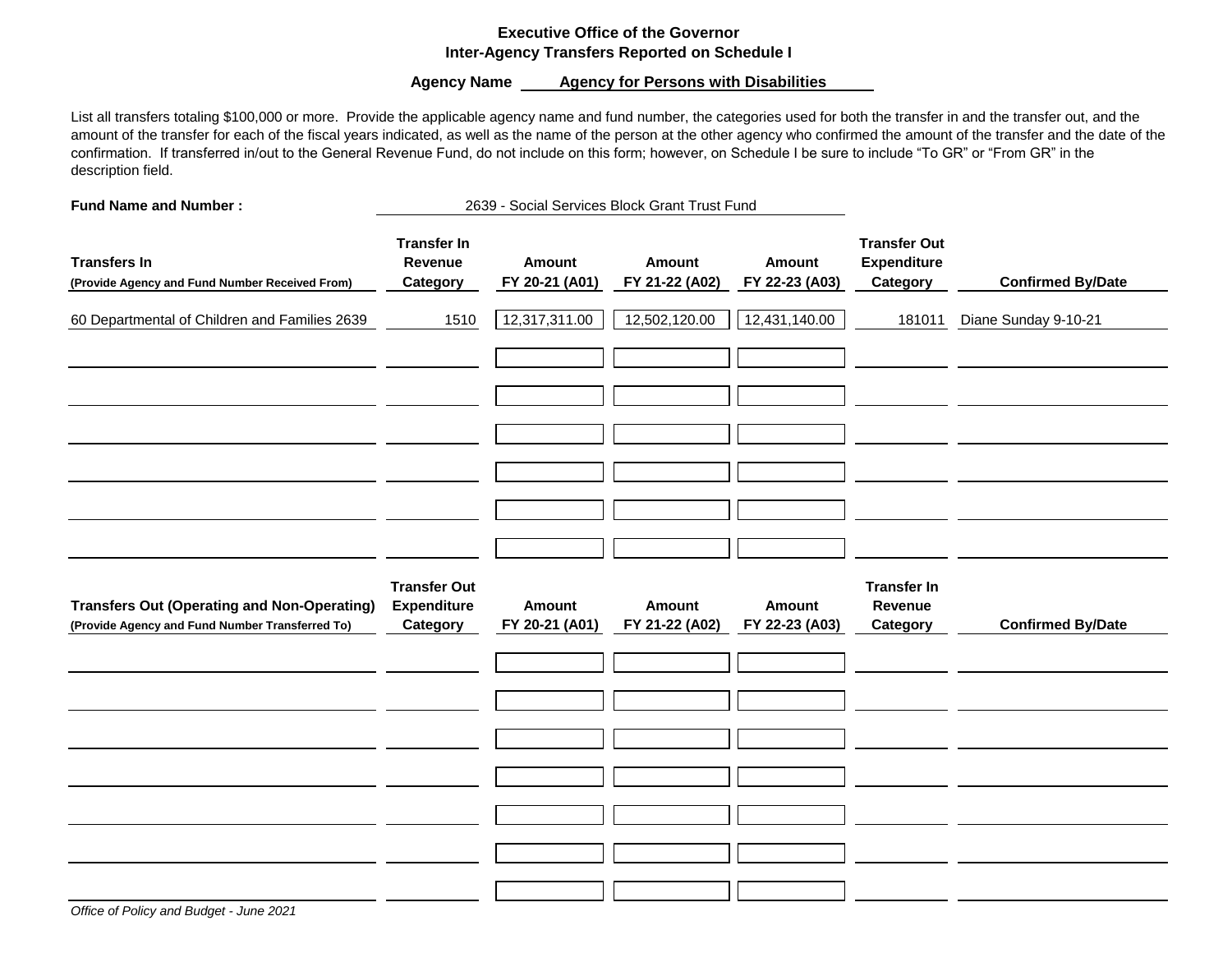| <b>Department Title:</b>                     | Budget Period: 2022-23<br>Agency for Persons with Disabilities |                             |                                   |  |  |  |
|----------------------------------------------|----------------------------------------------------------------|-----------------------------|-----------------------------------|--|--|--|
| <b>Trust Fund Title:</b>                     | Social Services Block Grant                                    |                             |                                   |  |  |  |
| <b>Budget Entity:</b>                        | All Budget Entities                                            |                             |                                   |  |  |  |
| <b>LAS/PBS Fund Number:</b>                  | 2639                                                           |                             |                                   |  |  |  |
|                                              | <b>Balance as of</b><br>6/30/2021                              | SWFS*<br><b>Adjustments</b> | <b>Adjusted</b><br><b>Balance</b> |  |  |  |
| Chief Financial Officer's (CFO) Cash Balance | 10,364,129<br>(A)                                              |                             | 10,364,129                        |  |  |  |
| ADD: Other Cash (See Instructions)           | 0 (B)                                                          |                             | $\theta$                          |  |  |  |
| ADD: Investments                             | 0 (C)                                                          |                             | 0                                 |  |  |  |
| ADD: Outstanding Accounts Receivable         | 0  (D)                                                         |                             | 0                                 |  |  |  |
| ADD: Transfer from BE 67100100               | 551,526 (E)                                                    |                             | 551,526                           |  |  |  |
| ADD: Transfer from BE 67100100               | 990,579<br>(E)                                                 |                             |                                   |  |  |  |
| ADD: Transfer from BE 67100100               | $1,163,156$ (E)                                                |                             | 1,163,156                         |  |  |  |
| ADD: Transfer from BE 67100100               | $1,656,537$ (E)                                                |                             | 1,656,537                         |  |  |  |
| <b>Total Cash plus Accounts Receivable</b>   | 14,725,927<br>(F)                                              | $\bf{0}$                    | 13,735,348                        |  |  |  |
| LESS Allowances for Uncollectibles           | 0 (G)                                                          |                             | 0                                 |  |  |  |
| LESS Approved "A" Certified Forwards         | $2,341,015$ (H)                                                |                             | 2,341,015                         |  |  |  |
| Approved "B" Certified Forwards              | $0$ (H)                                                        |                             | $\overline{0}$                    |  |  |  |
| Approved "FCO" Certified Forwards            | 1,444,693<br>(H)                                               |                             | 1,444,693                         |  |  |  |
| LESS: Other Accounts Payable (Nonoperating)  | 0(1)                                                           |                             | $\boldsymbol{0}$                  |  |  |  |
| LESS: Transfer to BE 67100200                | 551,526 (E)                                                    |                             | 551,526                           |  |  |  |
| LESS: Transfer to BE 67100300                | $1,163,156$ (E)                                                |                             | 1,163,156                         |  |  |  |
| LESS: Transfer to BE 67100400                | 1,656,537 (E)                                                  |                             | 1,656,537                         |  |  |  |
| LESS: Transfer to BE 67100500                | 990,579<br>(E)                                                 |                             |                                   |  |  |  |
| <b>Unreserved Fund Balance, 07/01/21</b>     | 6,578,421 (K)                                                  | $\boldsymbol{0}$            | 6,578,421<br>**                   |  |  |  |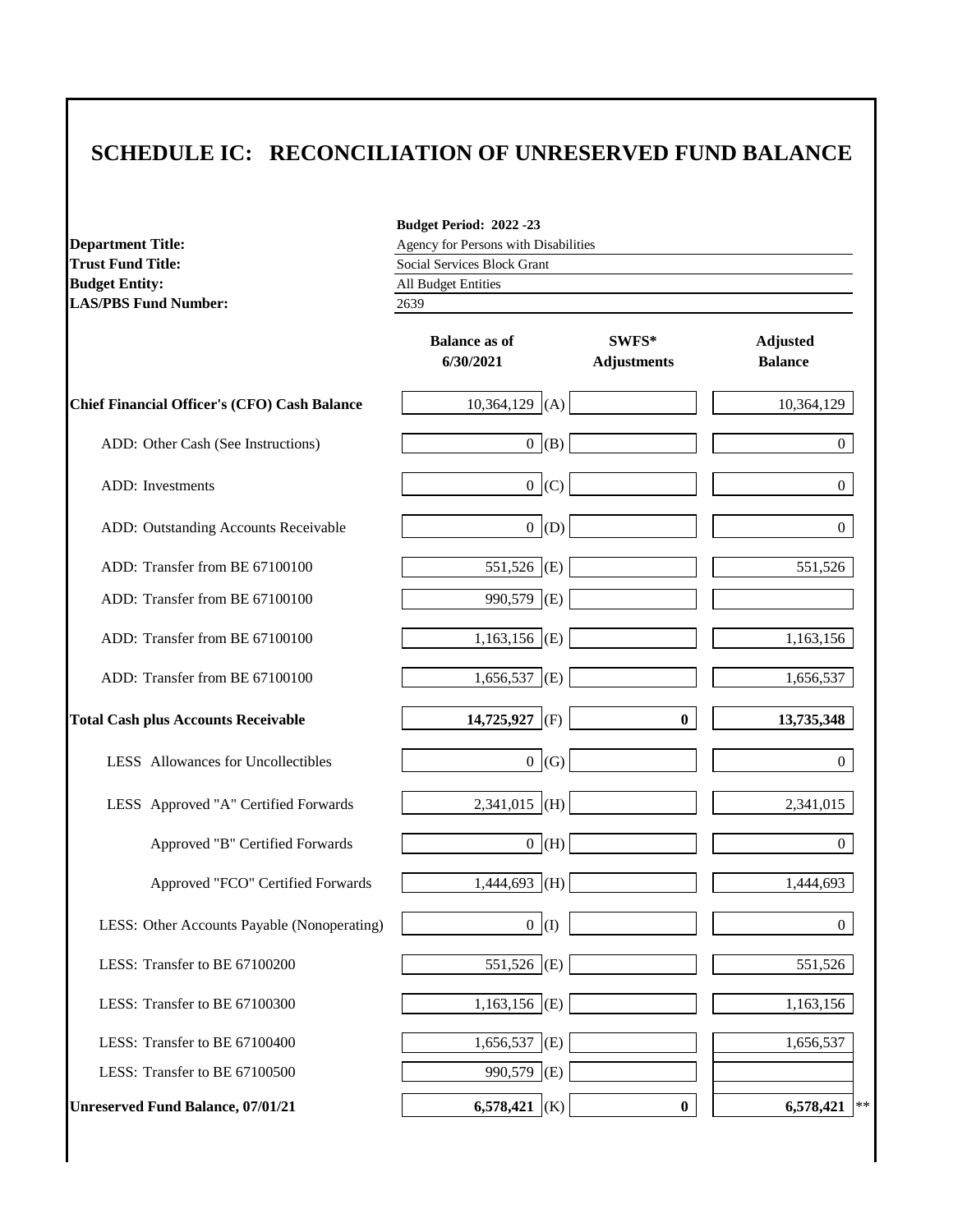**Notes:**

**\*SWFS = Statewide Financial Statement** 

**\*\* This amount should agree with Line I, Section IV of the Schedule I for the most recent completed fiscal year and Line A for the following year.**

*Office of Policy and Budget - June 2021*